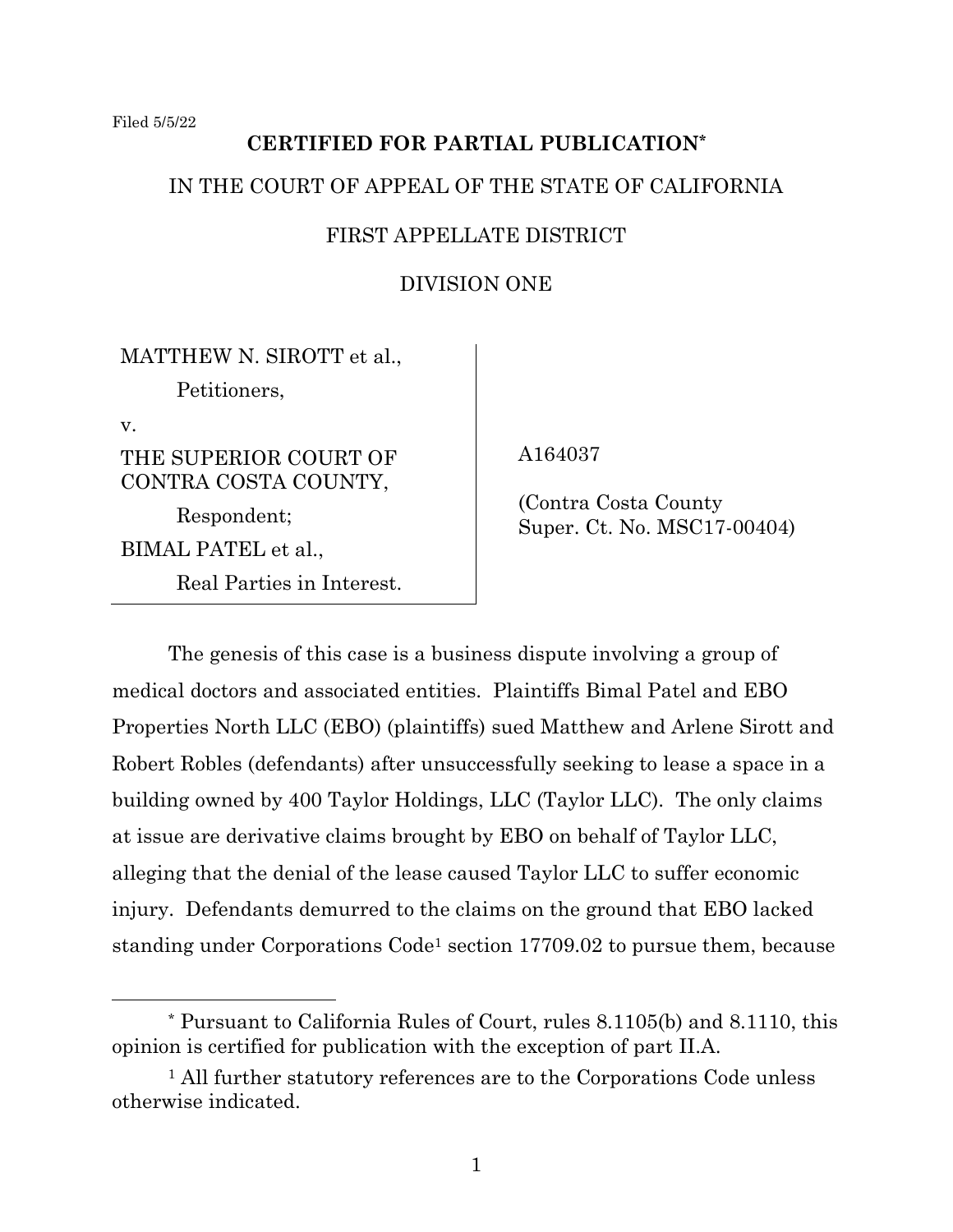during the litigation it relinquished its interest in and was no longer a member of Taylor LLC. In overruling the demurrer, the court determined that it had statutory discretion to allow EBO to maintain the derivative claims even though EBO was no longer a member of Taylor LLC.

Defendants filed a petition for writ of mandate in this court to challenge the trial court's ruling. In the published portion of our decision, we hold that section 17709.02 requires a party to maintain continuous membership in a limited liability company to represent it derivatively, just as section 800 requires a party to maintain continuous ownership in a corporation to represent it derivatively. (*Grosset v. Wenaas* (2008) 42 Cal.4th 1100, 1113–1114, 1119 (*Grosset*).) We further hold that the statutory discretion conferred on trial courts under section 17709.02, subdivision (a)(1), to permit "[a]ny member [of an LLC] who does not meet these requirements" to maintain a derivative suit does not permit courts to excuse a former member from the continuous membership requirement. While equitable considerations may warrant exceptions to the continuous membership requirement, no such considerations were presented here. Accordingly, we grant defendants' writ petition and direct the trial court to dismiss EBO's derivative claims, leaving it to the court to determine in the first instance whether the dismissal should be with or without prejudice.

## I. FACTUAL AND PROCEDURAL **BACKGROUND**

The underlying facts are taken from the third amended complaint, as well as the trial court's factual findings in ruling on a cause of action for reformation that was already tried.

Matthew Sirott (Sirott), Robles, and Patel are all medical doctors. In 2007, Sirott and Patel formed Taylor LLC, in which they each had a 50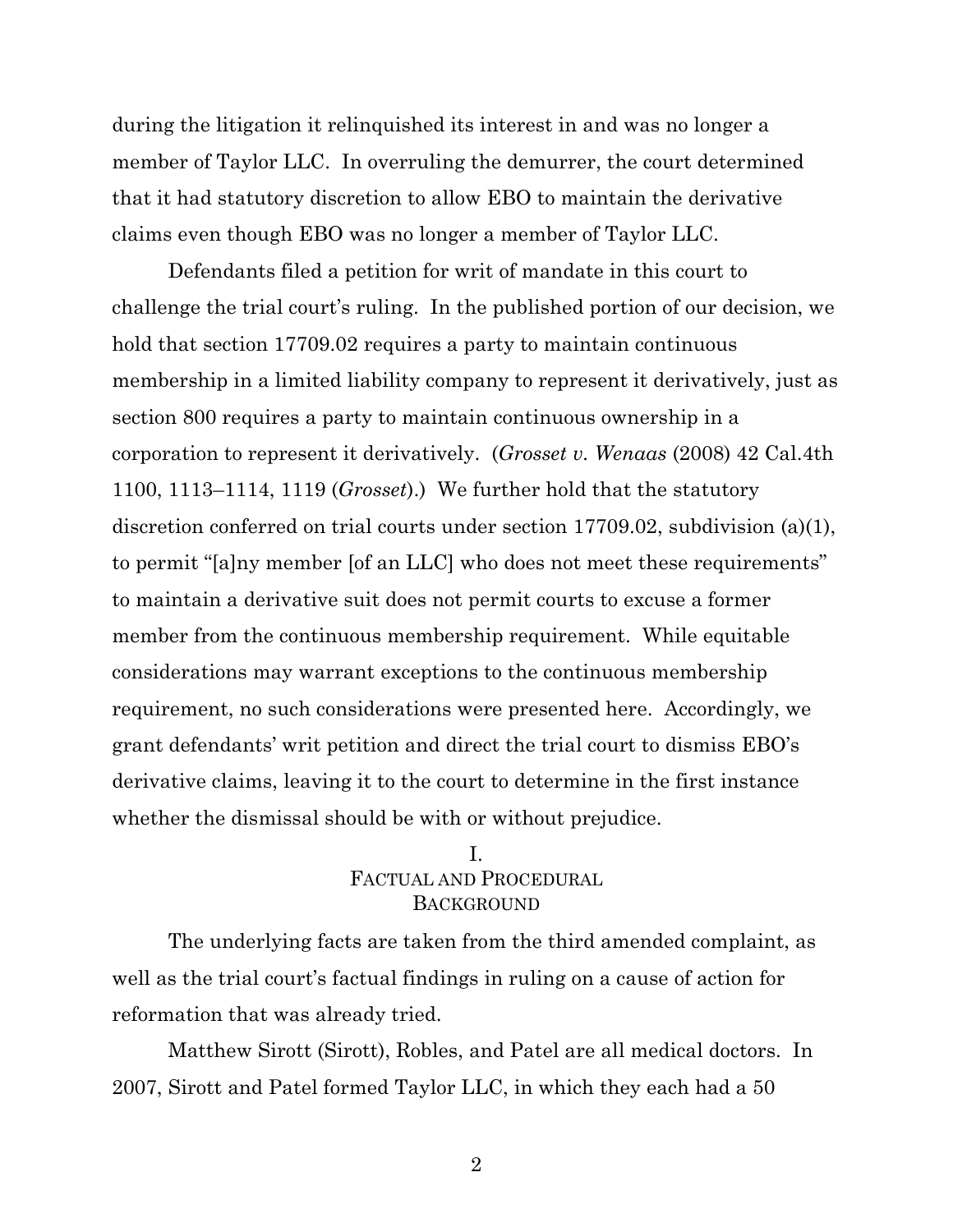percent membership interest. Until 2019, Taylor LLC was the sole owner of a Pleasant Hill office building in which Sirott, Robles, and Patel practiced.

Patel is also a member of EBO, a different limited liability company. He has a 50 percent interest in EBO, as does the other owner, John Ganey. Patel and Ganey belong to the same medical practice, East Bay Medical Oncology/Hematology Medical Associates, Inc. (EBMOH). In 2008, Sirott, Robles, and Patel executed an operating agreement listing Taylor LLC's members as EBO (50 percent), Sirott (25 percent), and Robles (25 percent). The following year, Sirott transferred his interest in Taylor LLC to his family trust, of which his wife Arlene Sirott is a co-trustee.<sup>2</sup>

In fall 2016, Patel proposed to Taylor LLC and Sirott that EBMOH lease a vacant space in the medical building. Sirott "refused to entertain the proposal," voicing concern that the proposed lease would "disadvantage[] another tenant, . . . the California Radiation Treatment Center, LLC" (CRTC), which was owned by Sirott, Robles, and EBMOH. EBMOH "was forced to seek other space for its venture," and the vacant space was leased to the medical practice of Sirott and Robles.

Plaintiffs and Ganey originally sued defendants in March 2017, asserting breach of fiduciary duty and other claims related to the refusal to lease the vacant space to EBMOH. That November, plaintiffs and Ganey filed a second amended complaint in which they alleged individual claims as

<sup>2</sup> The amendment to Taylor LLC's operating agreement made in conjunction with the 2009 transfer reflected that the Sirott family trust and Robles each had a 25 percent membership interest in the company but incorrectly stated that EBMOH, not EBO, had a 50 percent interest. Plaintiffs sought reformation to reflect that EBO is the correct entity, and in December 2019 the trial court found in their favor and ordered that the 2009 amendment be revised accordingly. The reformation claim is not at issue in this proceeding.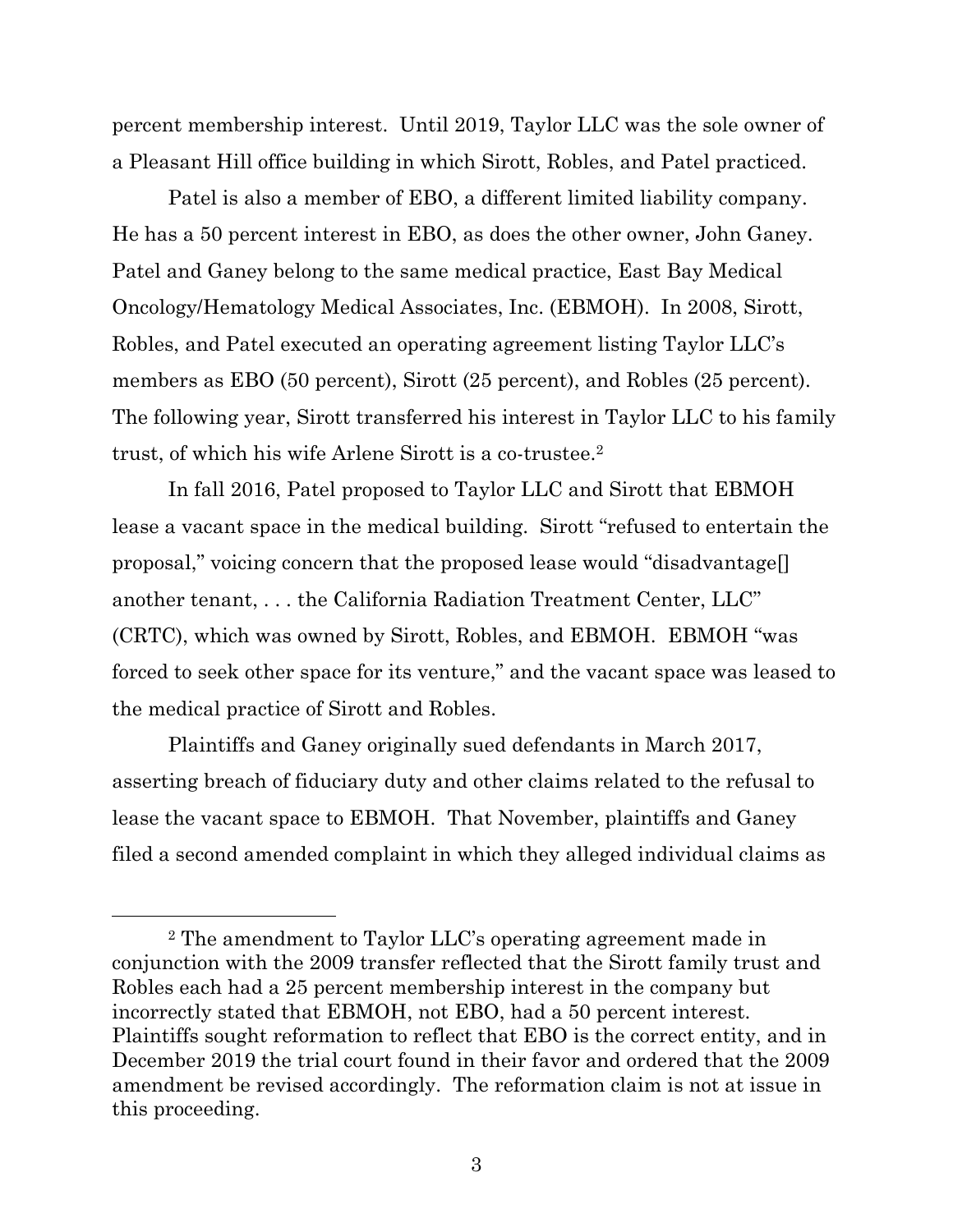well as derivative claims on behalf of Taylor LLC, which was named as a nominal defendant. Two months later, after defendants demurred to the complaint, the trial court dismissed Ganey's derivative claims for lack of standing because Ganey was not a member of Taylor LLC.

Meanwhile, in September 2019, the medical building was sold. Before the sale occurred and for tax purposes, the parties entered an agreement (Taylor LLC distribution agreement) under which Taylor LLC distributed its 100 percent interest in the building equally to Patel, Ganey, the Sirott family trust, and Robles as tenants in common. The agreement provided that Taylor LLC was not thereby dissolved. On the same date and under a separate distribution agreement (EBO distribution agreement), EBO transferred its 50 percent membership interest in Taylor LLC to Patel and Ganey as individuals. Thus, after the property was sold, Patel, Ganey, Sirott's family trust, and Robles each held a 25 percent membership interest in Taylor LLC, and EBO held no interest in it.

In April 2021, after trial had been continued due to the COVID-19 pandemic, plaintiffs moved for leave to file a third amended complaint that would "modify [their] damage claims from derivat[ive] to individual claims and re-add Dr. Ga[]ney as a Plaintiff," asserting that the "[t]he claims were transferred/conveyed to Dr. Patel and Dr. Ganey as a result of the sale of [the medical building]." Plaintiffs also sought to add a new cause of action for declaratory relief involving Taylor LLC's operating agreement. In opposing the motion, defendants argued that no membership interest in Taylor LLC or ownership of its derivative claims was transferred in conjunction with the building's sale. Defendants also argued that Ganey, Patel, and EBO lacked standing to bring individual claims because the damages claims could "only be brought derivatively on [Taylor LLC's] behalf." (Boldface omitted.)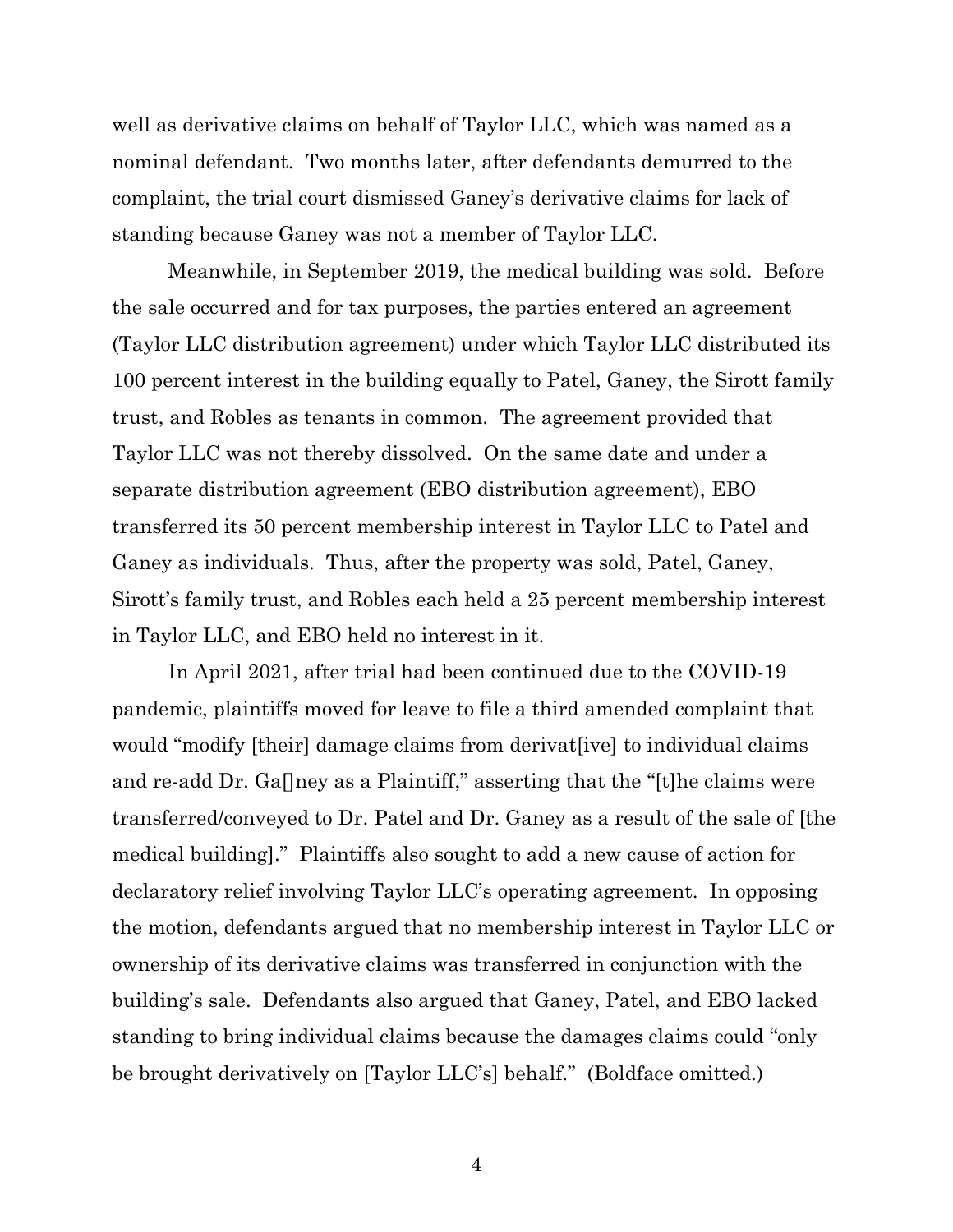The trial court granted plaintiffs' motion in part, permitting plaintiffs to seek declaratory relief, but denied it "as to modifying [their] damage claims from derivative to individual claims of Dr. Patel and Dr. Ganey" and as to readding Ganey as a plaintiff. In concluding Patel and Ganey could not assert individual claims, the court explained that "[t]he gravamen of the wrong is Dr. Sirott's breach of duties to Taylor LLC, which is a derivative claim," and "[p]laintiffs have not alleged facts that show Patel and Ganey suffered harm different from that suffered by the LLC."

Thereafter, in June 2021, plaintiffs filed the operative complaint, which continued to name Taylor LLC as a nominal defendant. The complaint alleged derivative claims for breach of contract, breach of fiduciary duty, breach of the covenant of good faith and fair dealing, and gross negligence, and a claim for declaratory relief. Defendants demurred to the complaint, arguing as to the derivative claims that EBO lacked standing because it was no longer a member of Taylor LLC, and Patel lacked standing because he was not " 'a member of record, or beneficiary,' " of Taylor LLC " 'at the time of the transaction or any part of the transaction' " complained of. (Quoting  $\S 17709.02$ , subd. (a)(1) ( $\S 17709.02(a)(1)$ .)

In September 2021, the trial court overruled the demurrer to the claim for declaratory relief but continued the hearing on the demurrer to the derivative claims to permit plaintiffs to file a motion for standing under section 17709.02. Plaintiffs then filed such a motion, in which they argued that EBO met the statutory requirements for the court to exercise its discretion to permit EBO to maintain the derivative claims. (See § 17709.02(a)(1).) Alternatively, they argued that either Patel and Ganey had standing to represent Taylor LLC based on the men's 2019 receipt of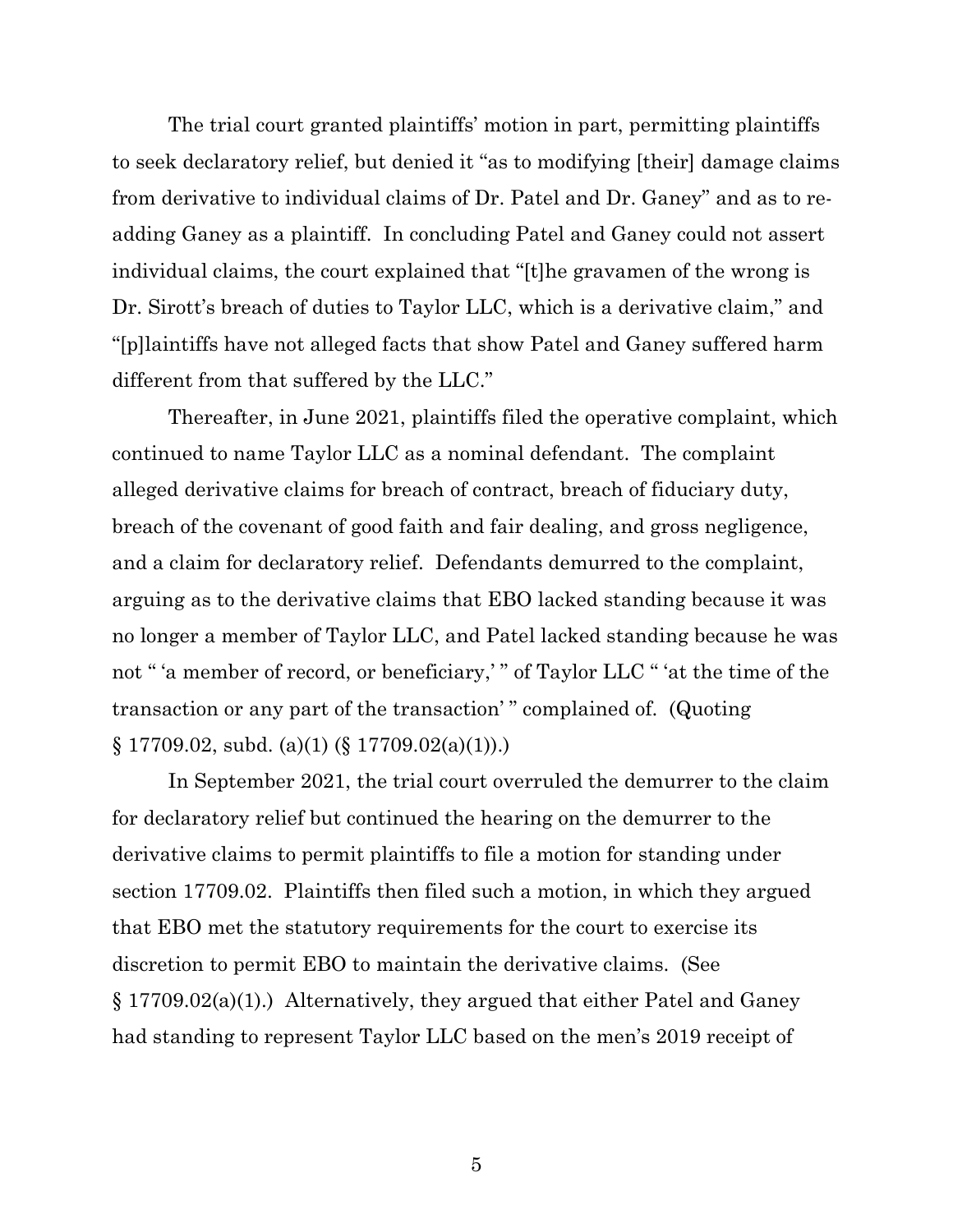EBO's transferred interest, or the court could reconsider its prior order and permit the two men to bring individual claims.

The hearing on defendants' demurrer to the derivative claims and plaintiffs' section 17709.02 motion was set for November 24, 2021, shortly before the trial date of December 6. In advance of the hearing, the trial court issued a tentative ruling granting the section 17709.02 motion in part to allow EBO to maintain the derivative claims. The court also issued a tentative ruling sustaining the demurrer without leave to amend as to Patel and overruling it as to EBO. Defendants contested the tentative rulings to the extent they permitted EBO to maintain derivative claims. After hearing argument, the court adopted the rulings as its final orders, which were entered shortly thereafter. Trial remained set on December 6.

Defendants filed the instant writ petition in this court on December 1, 2021, seeking to compel the superior court (1) to set aside its orders overruling their demurrer to EBO's derivative claims and granting EBO's motion for leave to maintain derivative claims and (2) to dismiss EBO's derivative claims for lack of standing. This court stayed the trial and issued an order to show cause why the relief sought in the petition should not be granted.<sup>3</sup>

#### II.

#### **DISCUSSION**

## *A. Plaintiffs' Procedural Objections and Equitable Arguments for Why We Should Not Reach the Petition's Merits Are Unfounded.*

Before considering whether the trial court properly determined that EBO had standing to bring derivative claims on behalf of Taylor LLC, we

<sup>3</sup> This matter was originally assigned to Division Three of this court. After the order to show cause issued, it was transferred to this division due to recusals in Division Three.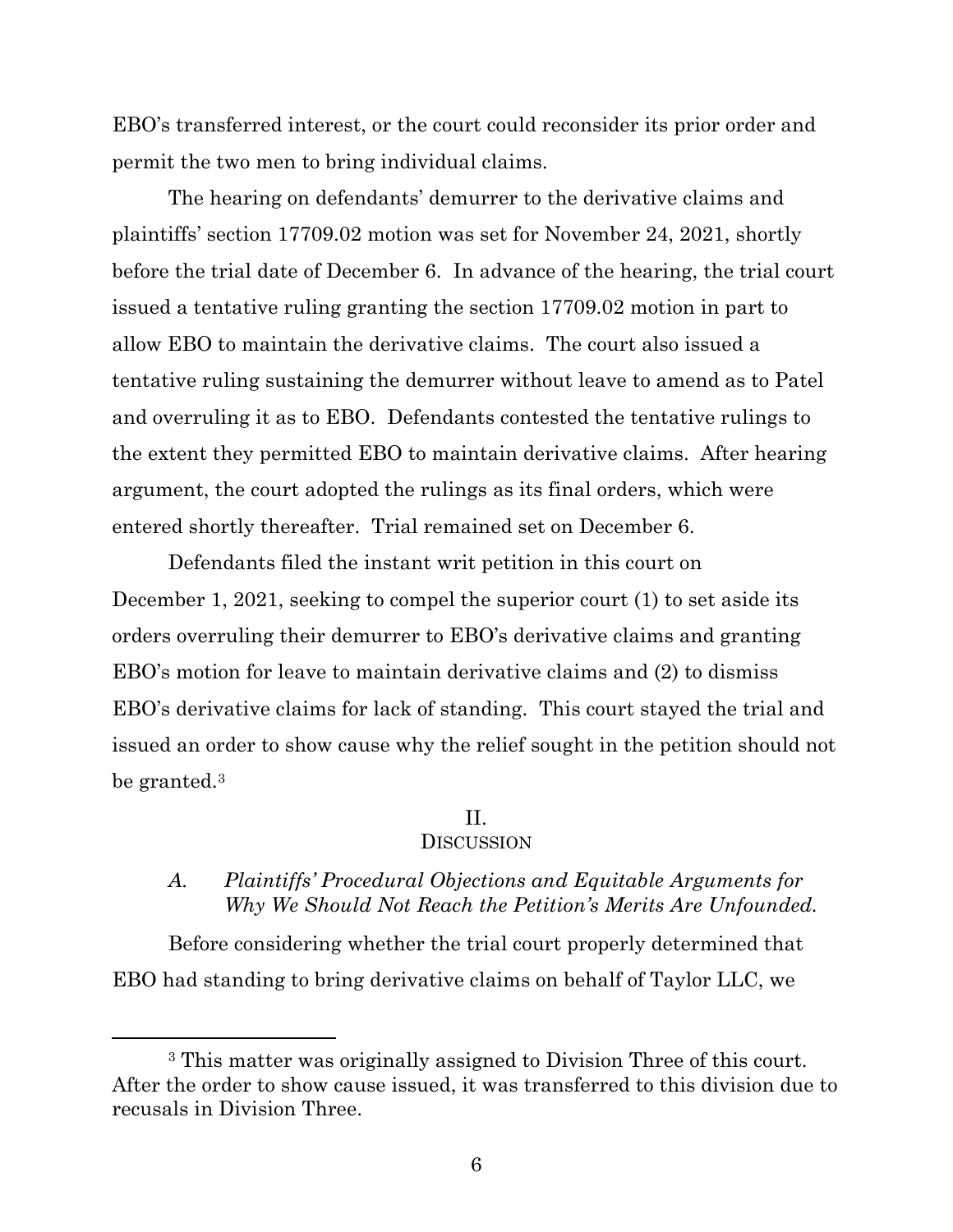address plaintiffs' preliminary arguments that (1) we are "not empowered to issue a writ of prohibition or mandate" in response to a trial court's exercise of discretion; (2) Arlene Sirott and Robles are not proper petitioners; (3) judicial estoppel precludes defendants from challenging EBO's standing because they previously argued that EBO had standing to bring derivative claims; and (4) we must deny the petition under principles of unclean hands and equitable estoppel. All of these contentions lack merit.

1. The petition validly seeks a writ of mandate.

Defendants describe the petition as one for "writ of prohibition, mandate, or other appropriate relief." A writ of prohibition "arrests the proceedings of any tribunal . . . when such proceedings are without or in excess of the jurisdiction of such tribunal." (Code Civ. Proc., § 1102.) A writ of mandate may issue to a lower court to "compel the performance of an act which the law specially enjoins." (*Id.*, § 1085.) Thus, a writ of prohibition prevents a court from acting, and a writ of mandate requires a court to act.

"A writ of mandate compelling dismissal achieves the same result as a writ of prohibition preventing the [lower] court from taking further action on the complaint, and either writ may be appropriate when a court lacks subject matter jurisdiction" or has acted in excess of jurisdiction, such as by allowing an action to proceed even though the plaintiff lacks standing. (*Big Valley Band of Pomo Indians v. Superior Court* (2005) 133 Cal.App.4th 1185, 1189, fn. 1; 8 Witkin, Cal. Procedure (6th ed. 2022) Extraordinary Writs, § 240; see *Drink Tank Ventures LLC v. Real Soda in Real Bottles, Ltd.* (2021) 71 Cal.App.5th 528, 541–542 [trial court lacks jurisdiction over cause of action when statutory prerequisites not satisfied].) Here, since defendants seek to "command[]" the trial court to sustain their demurrer to EBO's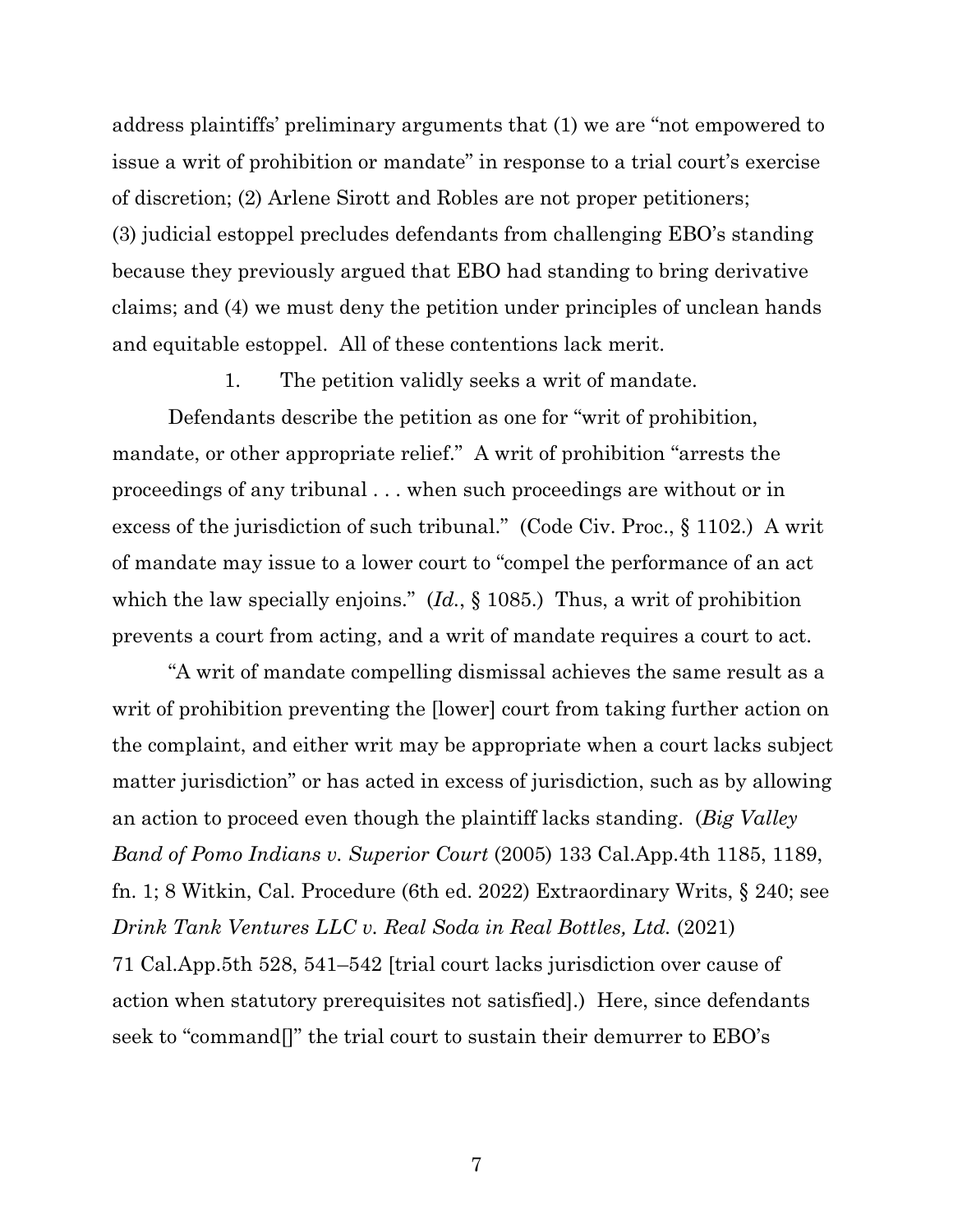derivative claims, we will treat the petition as one for a writ of mandate. (See *Big Valley Band*, at p. 1189, fn. 1.)

Plaintiffs argue that we lack the power to issue a writ of mandate because the writ "will only lie to 'control judicial discretion when that discretion has been abused.'" Although plaintiffs are correct that " 'mandamus does not generally lie to control the exercise of judicial discretion, the writ will issue "where, under the facts, that discretion can be exercised in only one way." " (*Diaz-Barba v. Superior Court* (2015) 236 Cal.App.4th 1470, 1483.) Here, defendants contend that the trial court erred in overruling the demurrer to the derivative claims because EBO lacks standing to bring those claims as a matter of law, an error that lies squarely within the category of those reviewable by a petition for writ of mandate. (See 8 Witkin, Cal. Procedure (6th ed. 2022) Extraordinary Writs, § 100 [" 'abuse of discretion' " under Code Civ. Proc., § 1085, "means only that the decision is wrong in law and would be reversed by the reviewing court if its review power were invoked by the normal process of appeal"].)

Plaintiffs also cursorily claim that the petition does not raise "a jurisdictional issue," and they "deny that an appeal would be an insufficient remedy." We agree with defendants that plaintiffs waived these arguments by failing to develop them. (See *Badie v. Bank of America* (1998) 67 Cal.App.4th 779, 784–785.) Therefore, we conclude that the petition is an appropriate vehicle by which defendants may seek relief.

2. Arlene Sirott and Robles have standing as petitioners. Plaintiffs also claim that Arlene Sirott and Robles are not proper parties to this writ proceeding because they were included as defendants in the reformation cause of action, which has already been resolved, and "the remaining causes of action which are to proceed to trial are alleged against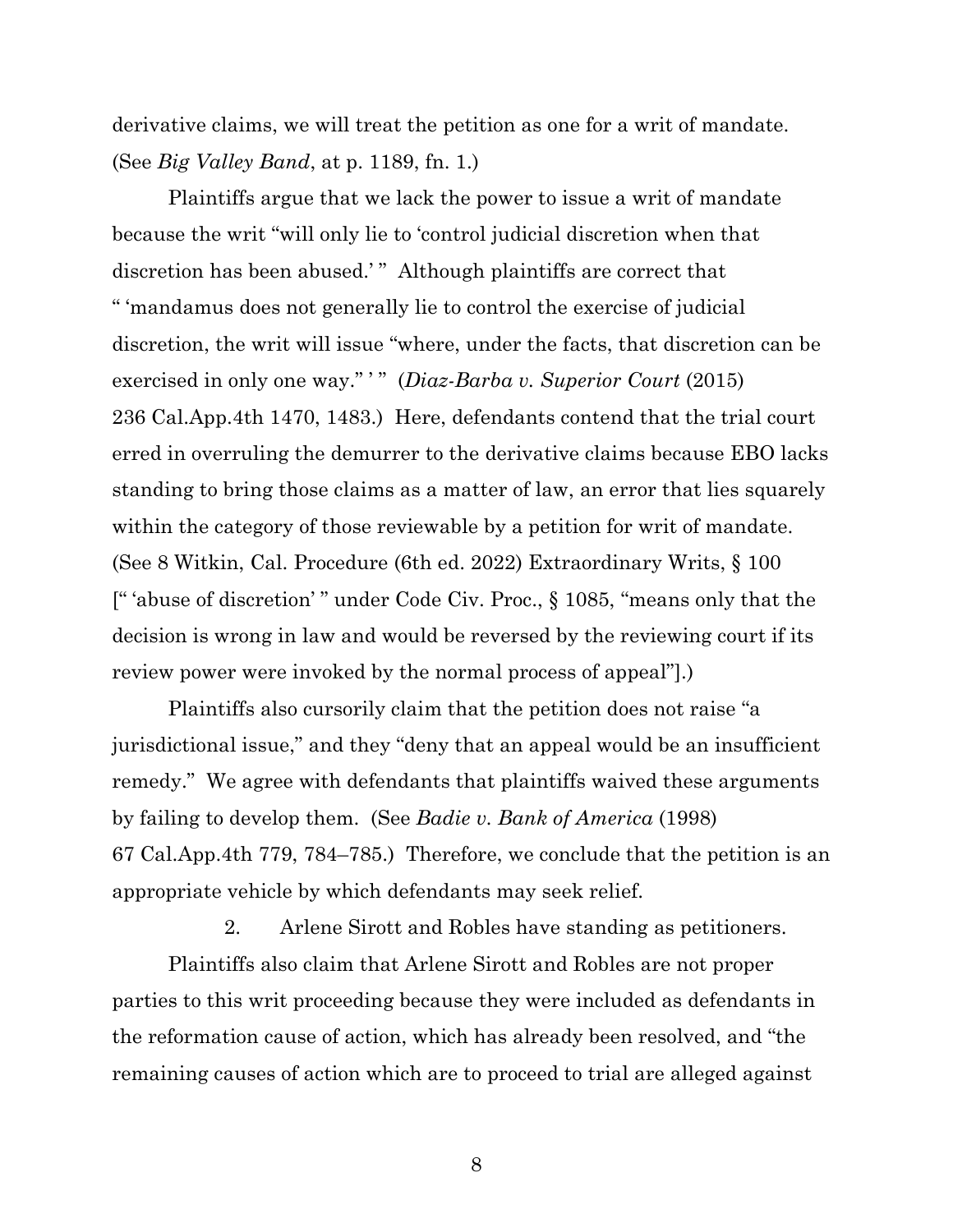[Sirott] only." To have standing to seek a writ of mandate, a party must be "beneficially interested" in the proceeding (Code Civ. Proc., § 1086), which requires the party to have " 'some special interest to be served or some particular right to be preserved or protected over and above the interest held in common with the public at large.'" (*Save the Plastic Bag Coalition v. City of Manhattan Beach* (2011) 52 Cal.4th 155, 165.) Here, not only are Arlene Sirott and Robles named as defendants in the pending cause of action for declaratory relief, both also have an interest in the litigation's outcome more generally, including because the Sirott family trust and Robles are members of Taylor LLC. Therefore, we conclude that Arlene Sirott and Robles have standing to bring the petition.

> 3. Defendants did not take inconsistent positions to which judicial estoppel applies.

Plaintiffs next argue that judicial estoppel precludes defendants from claiming that EBO lacks standing to bring the derivative claims. We are not persuaded.

"Judicial estoppel is an equitable doctrine designed to maintain the integrity of the courts and to protect the parties from unfair strategies," and it "prohibits a party from asserting a position in a legal proceeding that is contrary to a position [the party] successfully asserted in the same or some earlier proceeding." (*Owens v. County of Los Angeles* (2013) 220 Cal.App.4th 107, 121.) The doctrine's elements are " '(1) the same party has taken two positions; (2) the positions were taken in judicial or quasi-judicial administrative proceedings; (3) the party was successful in asserting the first position (i.e., the tribunal adopted the position or accepted it as true); (4) the two positions are totally inconsistent; and (5) the first position was not taken as a result of ignorance, fraud, or mistake.'" (*Ibid.*) Even if these elements are satisfied, a court has discretion not to apply judicial estoppel. (*Ibid.*)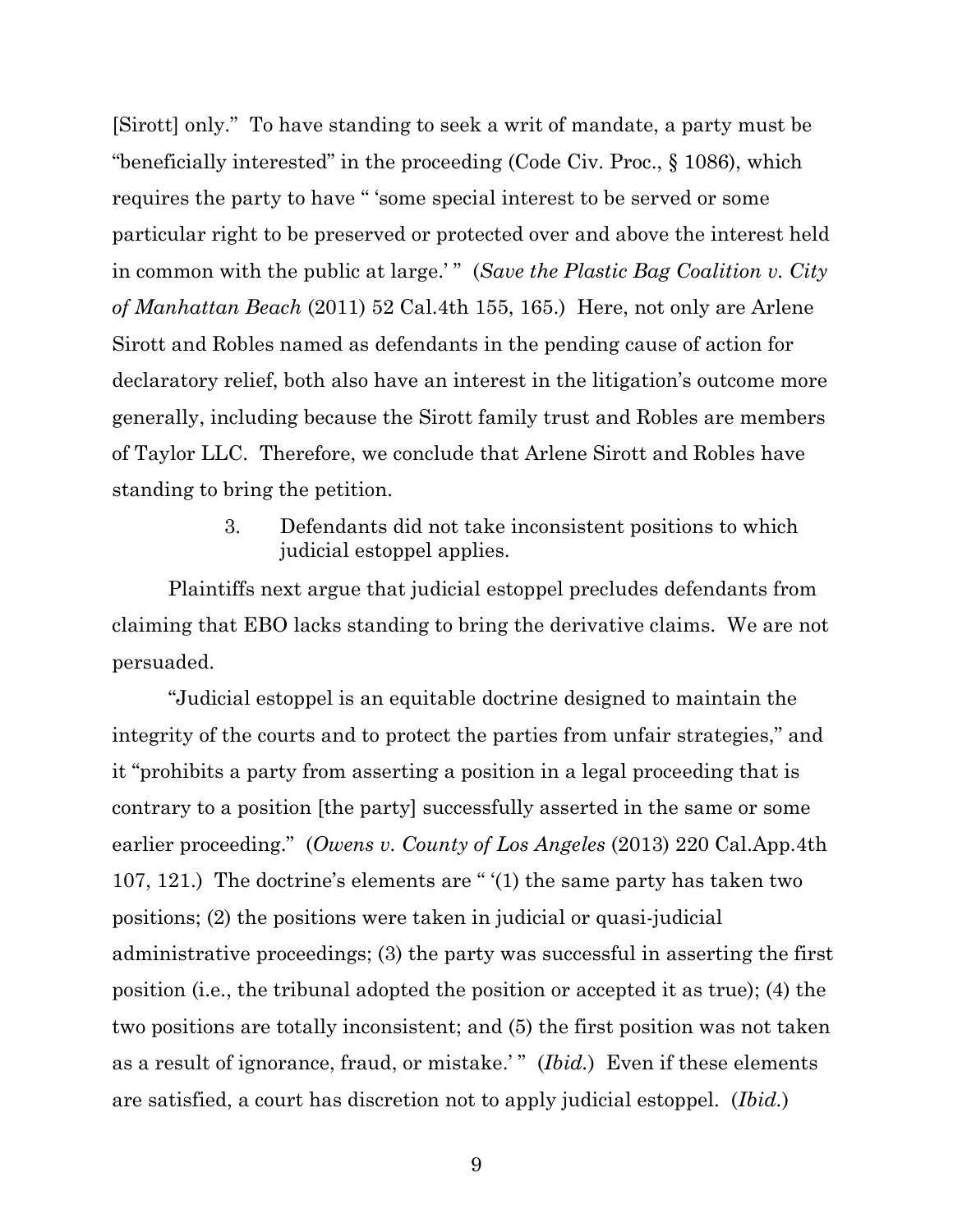According to plaintiffs, defendants "clearly [took] two totally inconsistent positions in the matter" by (1) opposing plaintiffs' motion to amend the complaint to add individual claims by Patel and Ganey on the basis "that only EBO had standing to bring and maintain the derivative [claims]," a position the trial court accepted; and (2) thereafter arguing that EBO lacks standing to bring derivative claims. Plaintiffs inaccurately describe defendants' arguments in opposing the motion to amend. In fact, defendants argued only that Patel, Ganey, and EBO lacked standing to bring individual claims and that the derivative claims were owned exclusively by Taylor LLC. Defendants did not take any position on who *did* have standing to bring derivative claims on Taylor LLC's behalf, much less specifically claim that EBO had such standing. Thus, the alleged inconsistency does not exist, and the elements of judicial estoppel are not met.

> 4. Equitable doctrines do not bar defendants from challenging EBO's standing to maintain derivative claims.

Finally, plaintiffs claim that the doctrines of equitable estoppel and unclean hands bar defendants from seeking relief, based on defendants' alleged misconduct in conjunction with the 2019 transactions leading up to the medical building's sale. We conclude that neither doctrine precludes defendants from seeking to dismiss EBO's derivative claims.

Plaintiffs argue that defendants should not be allowed to contest EBO's standing because (1) defendants' attorney "insisted" on the 2019 distributions by which EBO lost its interest in Taylor LLC; and (2) in spring 2019, the parties signed an agreement (the no prejudice agreement) that the Taylor LLC and EBO distribution agreements would not "prejudice any [p]arty with respect to any claims or defenses such [p]arty may have . . . in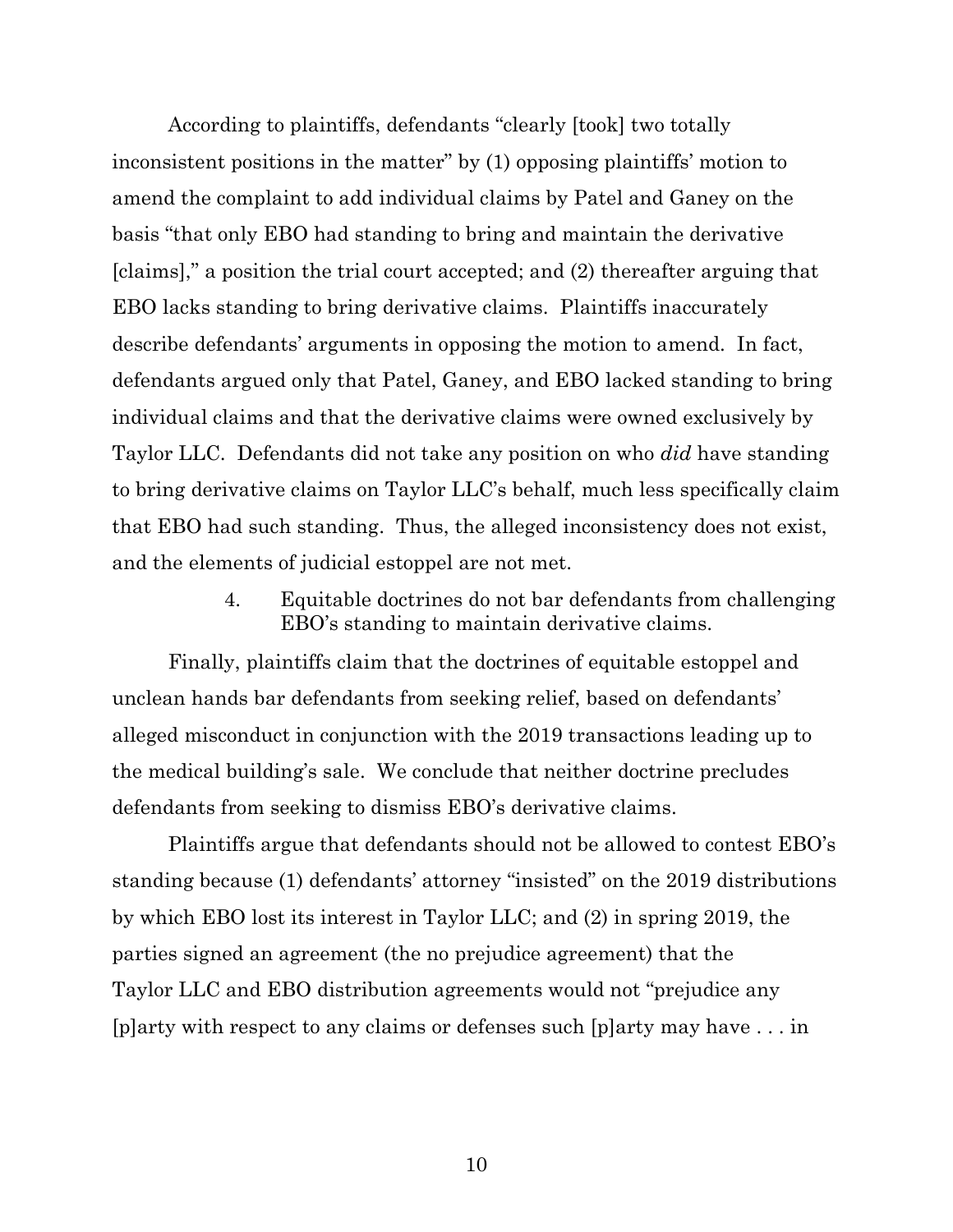conjunction with" this litigation.4 According to plaintiffs, defendants are in breach of the no prejudice agreement by attempting to take advantage of distributions that they urged.

Under the doctrine of equitable estoppel, " '[w]henever a party has, by [the party's] own statement or conduct, intentionally and deliberately led another to believe a particular thing true and to act upon such belief, [the party] is not, in any litigation arising out of such statement or conduct, permitted to contradict it.' [Citation.] ' "Generally speaking, four elements must be present in order to apply the doctrine  $\dots$ : (1) the party to be estopped must be apprised of the facts; (2) [the party] must intend that [its] conduct shall be acted upon, or must so act that the party asserting the estoppel had a right to believe it was so intended; (3) the other party must be ignorant of the true state of facts; and (4) [the other party] must rely on the conduct to [its] injury."" " (*Honeywell v. Workers' Comp. Appeals Bd.* (2005) 35 Cal.4th 24, 37.)

" 'The [unclean hands] doctrine demands that a [party] act fairly in the matter for which [the party] seeks a remedy. [The party] must come into court with clean hands, and keep them clean, or . . . be denied relief, regardless of the merits of [the] claim.' " (*Fladeboe v. American Isuzu Motors Inc.* (2007) 150 Cal.App.4th 42, 56.) The required misconduct " 'must relate

<sup>4</sup> Plaintiffs also argue that "by signing the No Prejudice Agreement, while knowing that their attorney had required that ... Taylor LLC make distributions to individual members, [defendants] consented to allow the trial court to maintain its jurisdiction of the matter for the remainder of the action" and are therefore "estopped from now claiming the . . . court has lost its jurisdiction to decide if EBO can maintain the derivative action." Defendants do not, however, claim that the trial court lacks jurisdiction over the matter generally or did not have the power to resolve the issue of EBO's standing.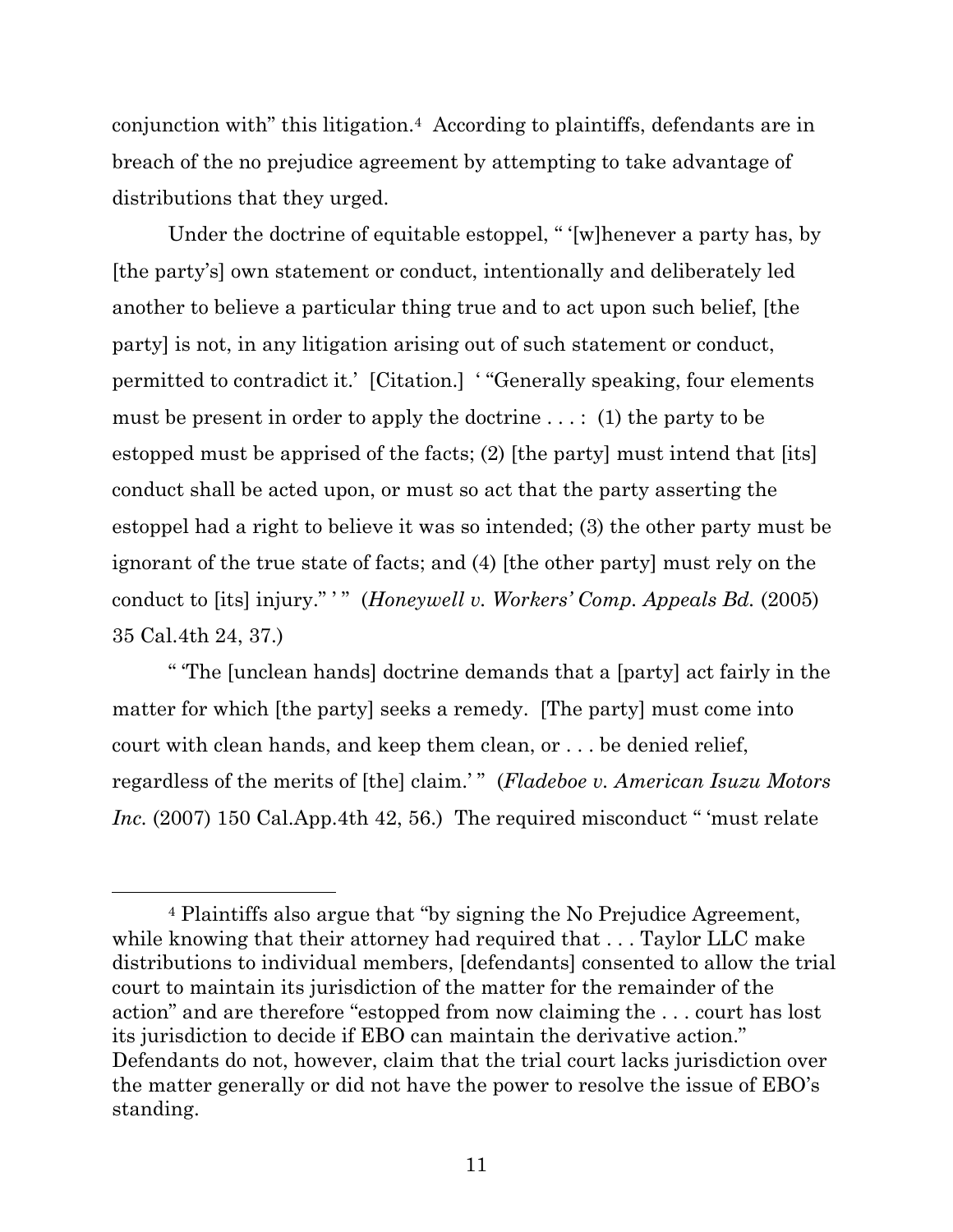directly to the transaction concerning which the complaint is made, i.e., it must pertain to the very subject matter involved and affect the equitable relations between the litigants.'" (*Meridian Financial Services, Inc. v. Phan* (2021) 67 Cal.App.5th 657, 685.) "The misconduct must also ' " ' "prejudicially affect . . . the rights of the person against whom relief is sought so that it would be inequitable to grant such relief."'"'" (*Ibid.*)

We conclude that plaintiffs have forfeited their claims that these equitable doctrines bar defendants from raising the issue of EBO's standing. Both doctrines present questions of fact. (*Kendall-Jackson Winery, Ltd. v. Superior Court* (1999) 76 Cal.App.4th 970, 978 [unclean hands]; *Cuadros v. Superior Court* (1992) 6 Cal.App.4th 671, 675 [equitable estoppel].) As a result, they generally must first be raised in the trial court. (*In re Marriage of Turkanis & Price* (2013) 213 Cal.App.4th 332, 353 [equitable estoppel]; *Fibreboard Paper Products Corp. v. East Bay Union of Machinists* (1964) 227 Cal.App.2d 675, 726 [unclean hands].) Plaintiffs did not argue below that either doctrine prevented defendants from contesting EBO's standing. Although they argued that equitable considerations justified the trial court's exercise of discretion to permit EBO to maintain the derivative claims, they did not argue that the elements of either unclean hands or equitable estoppel were met. And although plaintiffs mentioned the no prejudice agreement in their motion for standing under section 17709.02, they did not make any legal argument based upon it. Thus, the trial court had no occasion to consider whether either doctrine applied.

Moreover, even if we were otherwise inclined to consider these issues for the first time on review, the record is insufficient to demonstrate that either equitable estoppel or unclean hands applies. In claiming that these doctrines bar defendants from relief, plaintiffs rely on an email chain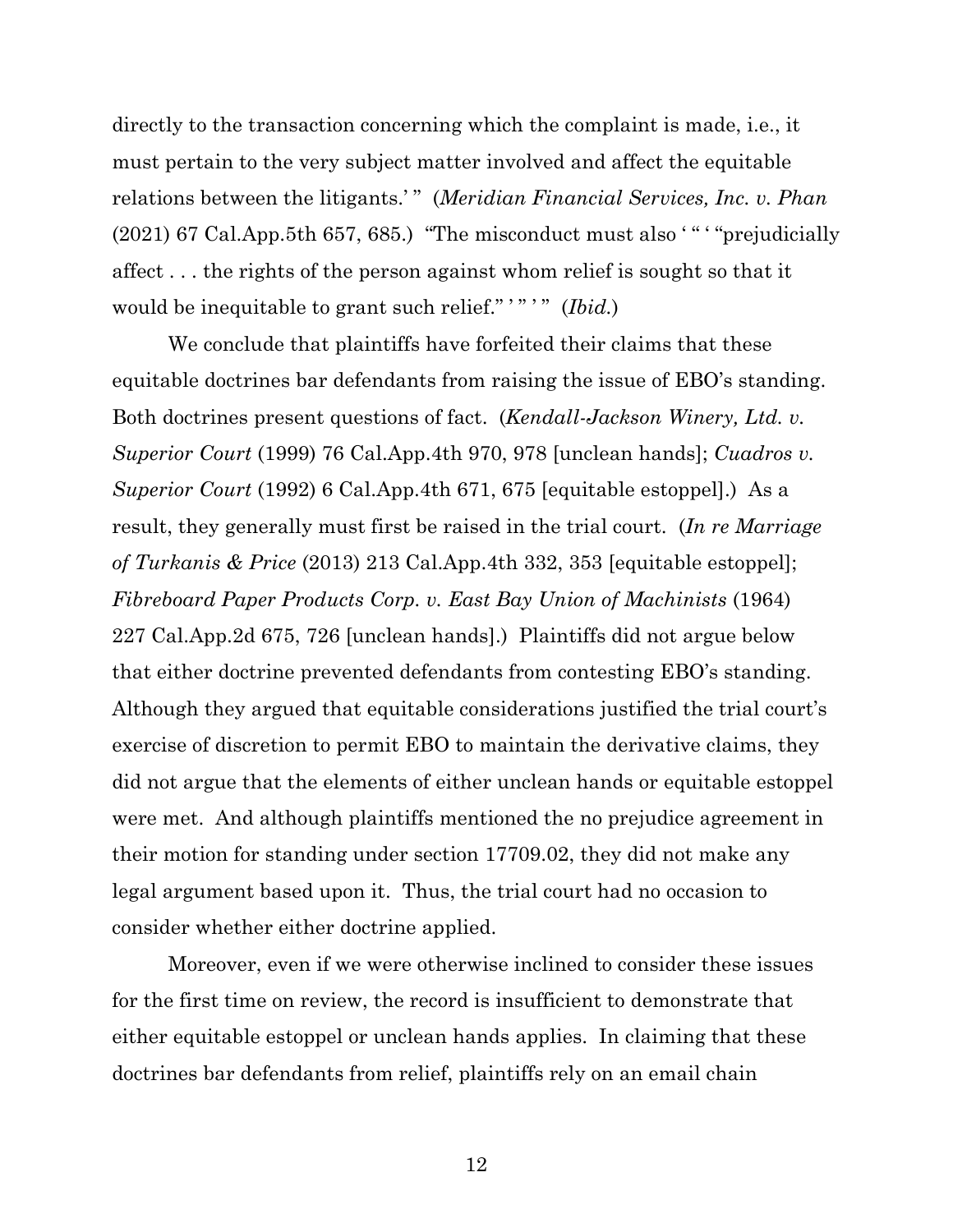purportedly showing that defendants' attorney "insisted" on the 2019 distributions by which EBO came to lose its interest in Taylor LLC. But this document was not introduced below, and "[w]rit review does not provide for consideration of evidence not before respondent court at the time of its ruling." (*Pomona Valley Hospital Medical Center v. Superior Court* (2013) 213 Cal.App.4th 828, 835, fn. 5.)

The remaining evidence on which plaintiffs rely is the no prejudice agreement, titled "Agreement re 400 Taylor Holdings LLC," which was introduced through Sirott's declaration in opposition to plaintiffs' motion for standing. In relevant part, the agreement provides that it, the Taylor LLC distribution agreement, and "any other instruments or agreements pertaining to a conveyance of the [medical building] . . . will not prejudice any [p]arty with respect to any claims or defenses such [p]arty may have (or claim to have) in conjunction with [this litigation], with all [p]arties reserving all rights and remedies in conjunction with [this litigation], notwithstanding the execution of [the aforementioned agreements]."<sup>5</sup>

Plaintiffs contend that defendants breached the no prejudice agreement by relying on the Taylor LLC and EBO distribution agreements "to support their demurrer . . . in an effort to have the entire action thrown out of court, clearly [seeking] to prejudice [plaintiffs'] claims." The no prejudice agreement cannot bear the weight plaintiffs place upon it. Even if we were to assume that defendants breached the agreement by raising the question of standing, plaintiffs have failed to establish the required elements for

<sup>5</sup> The quoted clause also refers to "the Disclaimer Agreement," which is defined as another agreement that EBO and "another entity in which Ganey and Patel are shareholders are entering . . . of which Sirott, the Sirott Trustees and Robles are third-party beneficiaries." The parties do not explain what this agreement is.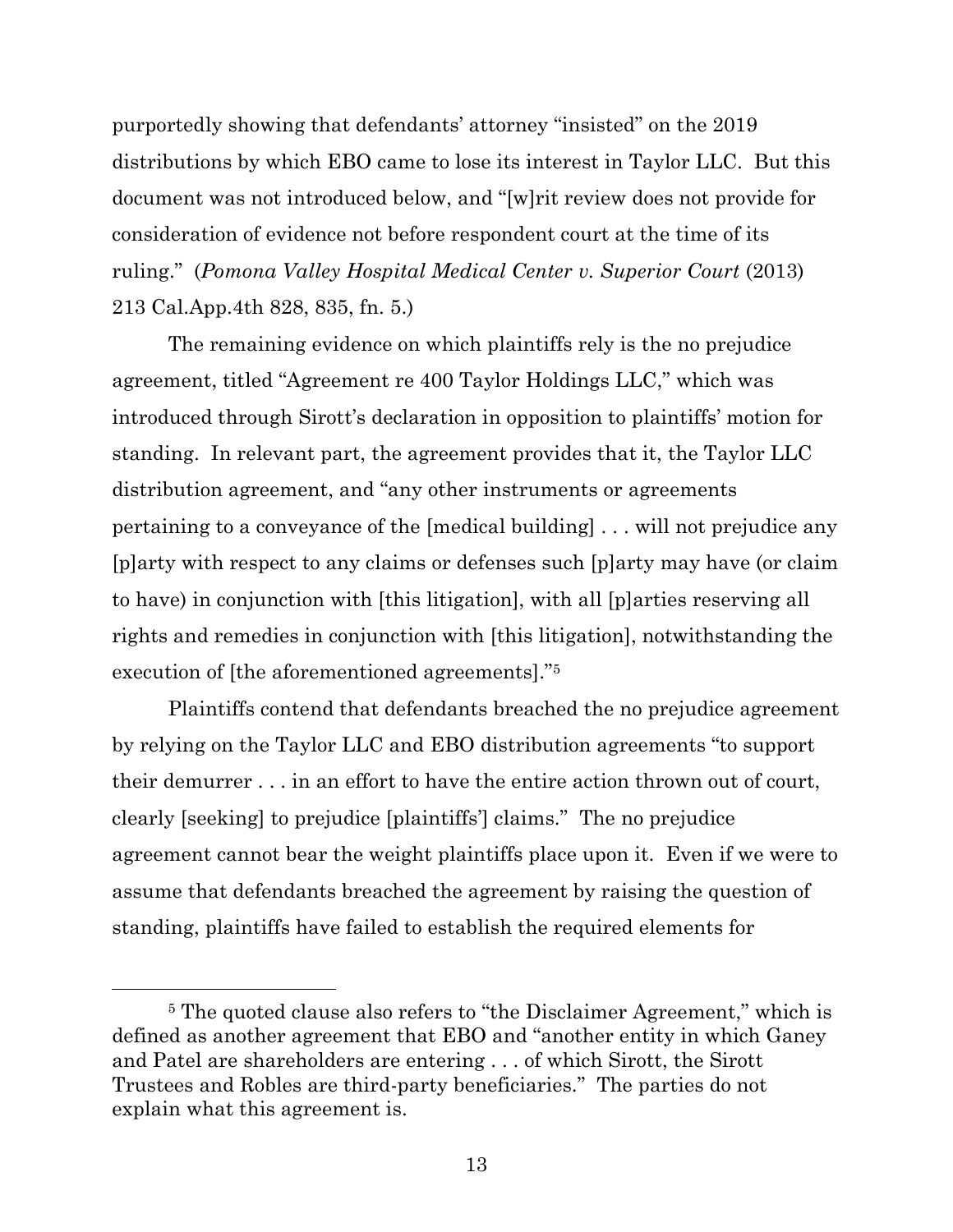equitable estoppel, which turn on the parties' knowledge and intent. (See *Honeywell v. Workers' Comp. Appeals Bd.*, *supra*, 35 Cal.4th at p. 37.)

Likewise, the claimed breach alone does not establish unclean hands. That doctrine "protects judicial integrity and promotes justice" and "protects the court's, rather that the opposing party's, interests." (*Kendall-Jackson Winery, Ltd. v. Superior Court*, *supra*, 76 Cal.App.4th at p. 978.) Thus, "[n]ot every wrongful act constitutes unclean hands." (*Id.* at p. 979.) Absent any cognizable evidence that defendants engineered the EBO distribution agreement to gain a wrongful advantage in this case, we decline to conclude that the unclean hands doctrine bars them from contesting EBO's standing.

# *B. EBO Lacks Standing to Maintain the Derivative Claims Because It Is No Longer a Member of Taylor LLC.*

Having concluded that no procedural or equitable considerations preclude our review of the petition's merits, we turn to consider whether EBO retained standing to pursue the derivative claims against Taylor LLC after it relinquished its interest in Taylor LLC. We conclude it did not.

1. Standard of review

In this writ proceeding, " 'the ordinary standards of demurrer review still apply,'" under which we review de novo an order overruling a demurrer. (*San Bernardino County v. Superior Court* (2015) 239 Cal.App.4th 679, 683– 684; *Guardian North Bay, Inc. v. Superior Court* (2001) 94 Cal.App.4th 963, 971.) In doing so, we "accept[] as true all facts properly pleaded in the complaint in order to determine whether the demurrer should be overruled." (*Guardian North Bay*, at p. 971.) Standing is a question of law that is also reviewed de novo. (*Schrage v. Schrage* (2021) 69 Cal.App.5th 126, 150–151 (*Schrage*).)

Plaintiffs argue that the applicable standard of review is abuse of discretion, not de novo. We would agree if we were reviewing a finding that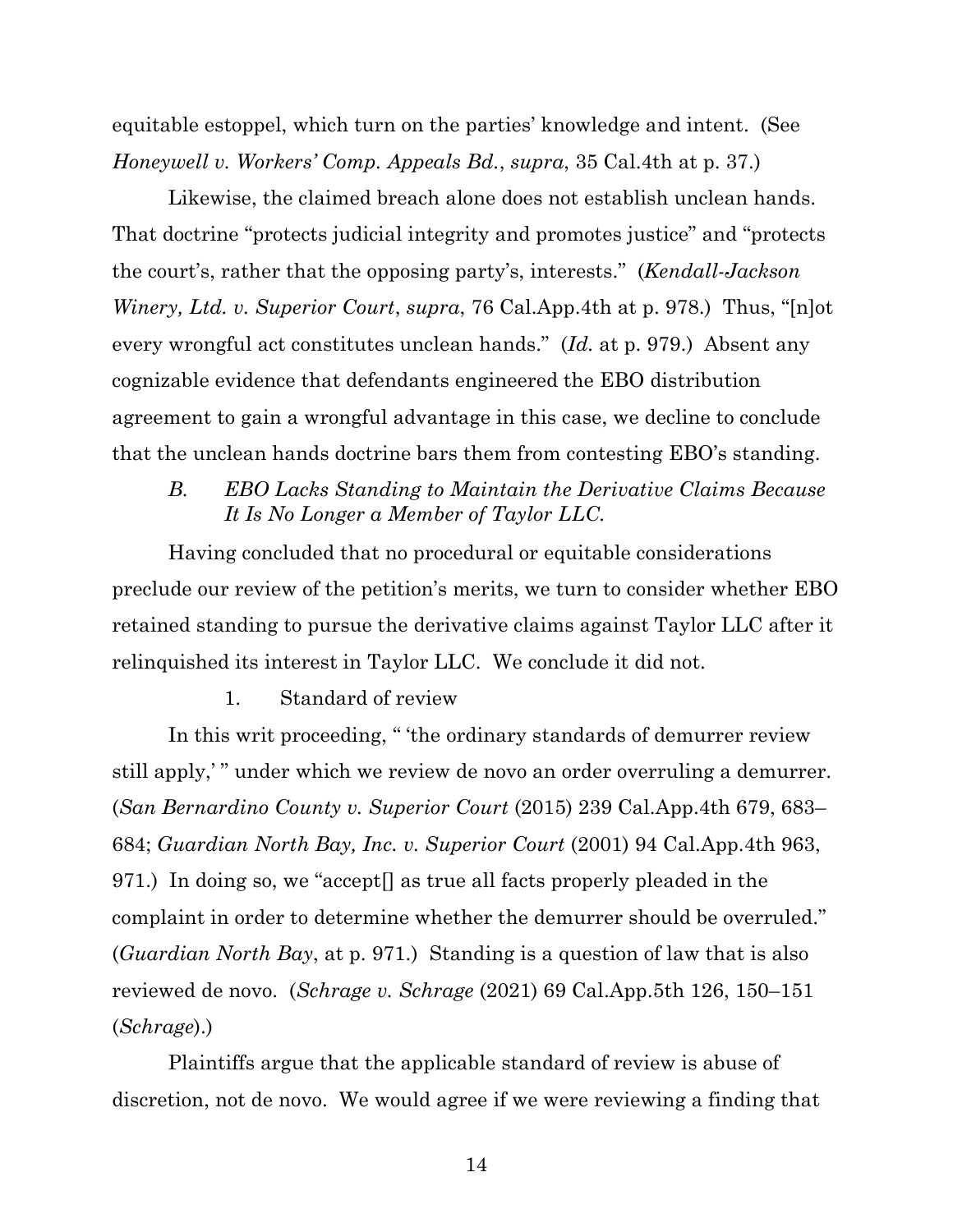EBO made the five showings under section 17709.02(a)(1) required for the trial court to exercise its discretion to allow a member of an LLC to maintain a derivative claim. But as we will explain, section 17709.02 requires a party to have *both* contemporaneous and continuous membership in a limited liability company to have standing to bring derivative claims, and the statute confers discretion on a court to excuse only the former requirement. Therefore, whether EBO had standing after it was no longer a member of Taylor LLC—the issue presented in this matter—does not implicate the court's statutory discretion, and we review the issue de novo.

> 2. Principles governing standing to bring derivative claims on behalf of a limited liability company.

" 'A limited liability company is a hybrid business entity formed under the Corporations Code and consisting of at least two "members" [citation] who own membership interests [citation]. The company has a legal existence separate from its members. Its form provides members with limited liability to the same extent enjoyed by corporate shareholders [citation], but permits the members to actively participate in the management and control of the company.' " (*PacLink Communications Internat., Inc. v. Superior Court* (2001) 90 Cal.App.4th 958, 963; see generally § 17701.01 et seq.)

"The principles governing derivative actions in the context of corporations apply to limited liability companies." (*Schrage*, *supra*, 69 Cal.App.5th at p. 150; *PacLink Communications Internat., Inc. v. Superior Court*, *supra*, 90 Cal.App.4th at p. 963.) Under these principles, a corporation's shareholders "have no direct cause of action or right of recovery against those who have harmed [the corporation]," but they can "bring a derivative suit to enforce the corporation's rights and redress its injuries when the [corporation] fails or refuses to do so." (*Grosset*, *supra*, 42 Cal.4th at p. 1108.) " ' "[T]he action is derivative, i.e., in the corporate right, if the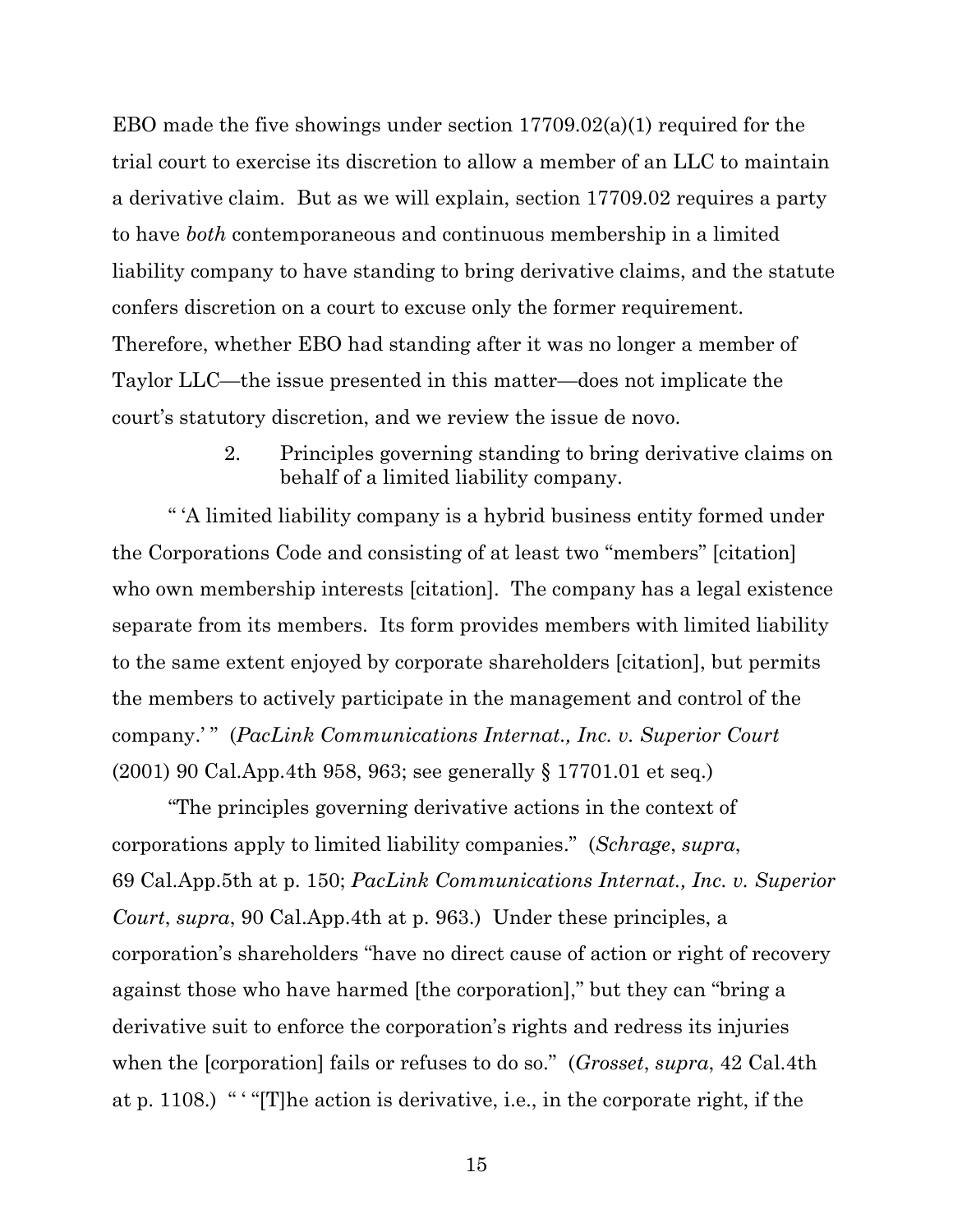gravamen of the complaint is injury to the corporation  $\dots$ ." [Citations.] "... The stockholder's individual suit, on the other hand, is a suit to enforce a right against the corporation which the stockholder possesses as an individual."" (*PacLink*, at p. 964.) As noted above, the trial court concluded that the gravamen of the harm alleged in the derivative claims was to Taylor LLC, not to Patel or Ganey individually, a ruling plaintiffs do not challenge.

Section 17709.02 establishes the requirements for a member to pursue a derivative suit on behalf of a limited liability company. (See *Grosset*, *supra*, 42 Cal.4th at p. 1110; *Schrage*, *supra*, 69 Cal.App.5th at p. 158.) The statute provides that "[n]o action shall be instituted or maintained in right of any domestic or foreign limited liability company by any member of the limited liability company unless" two conditions are met. (§ 17709.02, subd. (a).) Only the first condition (under subdivision (a)(1) of the statute) is at issue here, as it is uncontested that plaintiffs sufficiently pleaded the existence of the second condition (under subdivision  $(a)(2)$ ), which involves a plaintiff's pre-litigation actions.

We hold that section 17709.02 requires both "contemporaneous" membership—meaning the party seeking to bring a derivative claim was a member in the LLC at the time of the challenged transaction (or became a member by gaining an interest from a party who was a member at the time of the transaction)—and "continuous" membership—meaning the party was a member throughout the litigation of a derivative claim. The recognition of these two components is compelled by the text of the statute and the Supreme Court's interpretation of section 800, which is similarly worded and sets forth the requirements for a party to have standing to bring a shareholder's derivative action on behalf of a corporation.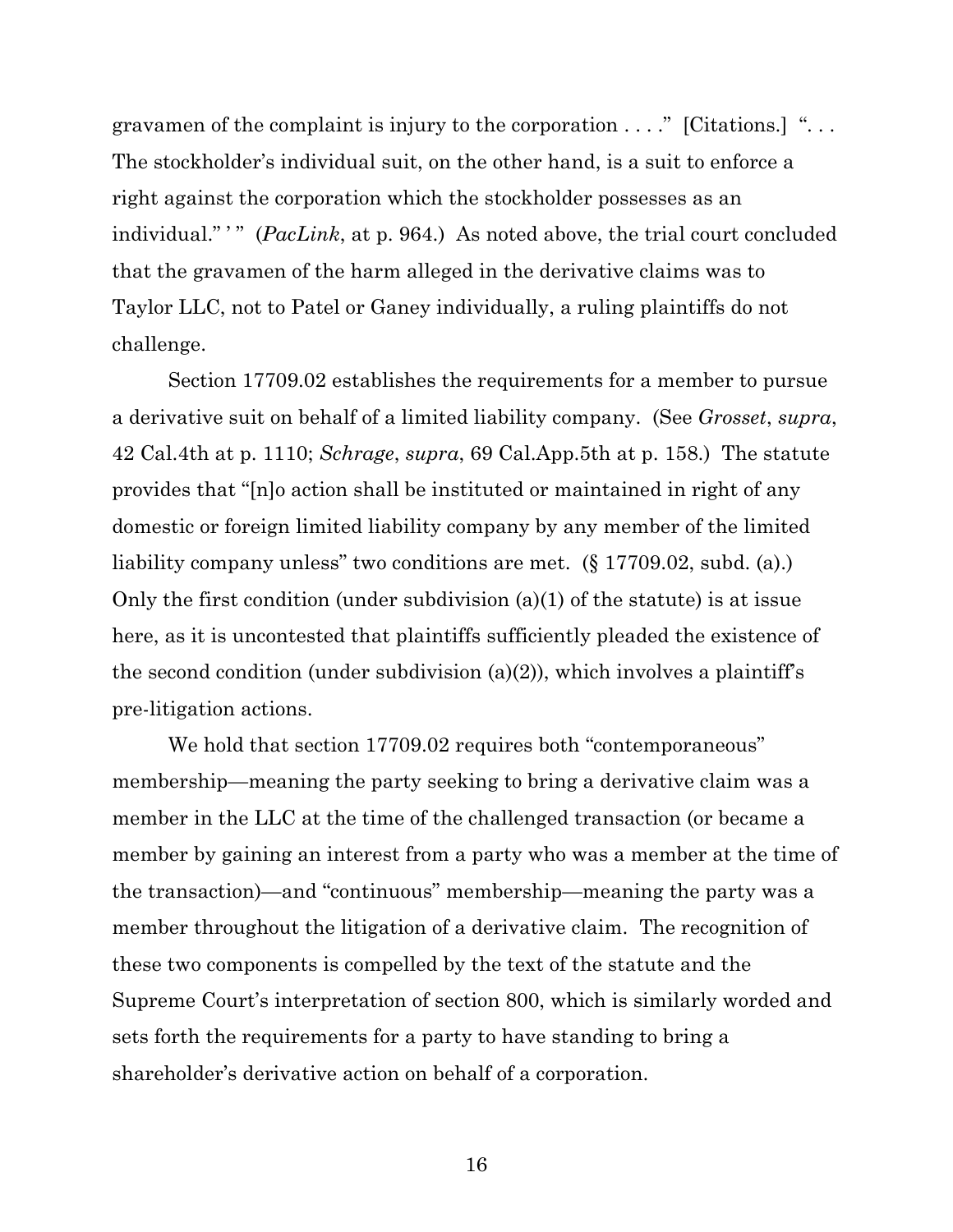The text of section 17709.02(a)(1) requires a plaintiff to allege that it "was a member of record, or beneficiary, at the time of the transaction or any part of the transaction of which the plaintiff complains, or that the plaintiff's interest later devolved upon the plaintiff by operation of law from a member who was a member at the time of the transaction or any part of the transaction complained of." However, "[a]ny member who does not meet these requirements may nevertheless be allowed in the discretion of the court to maintain [an] action on a preliminary showing to and determination by the court" of five enumerated circumstances, including that "[t]he plaintiff acquired the interest before there was disclosure to the public or to the plaintiff of the wrongdoing of which plaintiff complains" and that "the defendant may retain a gain derived from defendant's willful breach of a fiduciary duty" if the action does not proceed.  $(\S 17709.02(a)(1))$ .

In *Grosset*, the Supreme Court interpreted section 800, whose standing requirements closely parallel those of section 17709.02. (*Grosset*, *supra*, 42 Cal.4th at p. 1110.) Under section 800, subdivision (b), "[n]o action may be instituted or maintained in right of any domestic or foreign corporation by any holder of shares or of voting trust certificates of the corporation unless" two conditions are met. The first condition, under subdivision (b)(1) of section 800, requires that "[t]he plaintiff alleges in the complaint that plaintiff was a shareholder, of record or beneficially, or the holder of voting trust certificates at the time of the transaction or any part thereof of which plaintiff complains or that plaintiff's shares or voting trust certificates thereafter devolved upon plaintiff by operation of law from a holder who was a holder at the time of the transaction or any part thereof complained of." And like section 17709.02, section 800 provides that "any shareholder who does not meet these requirements may nevertheless be allowed in the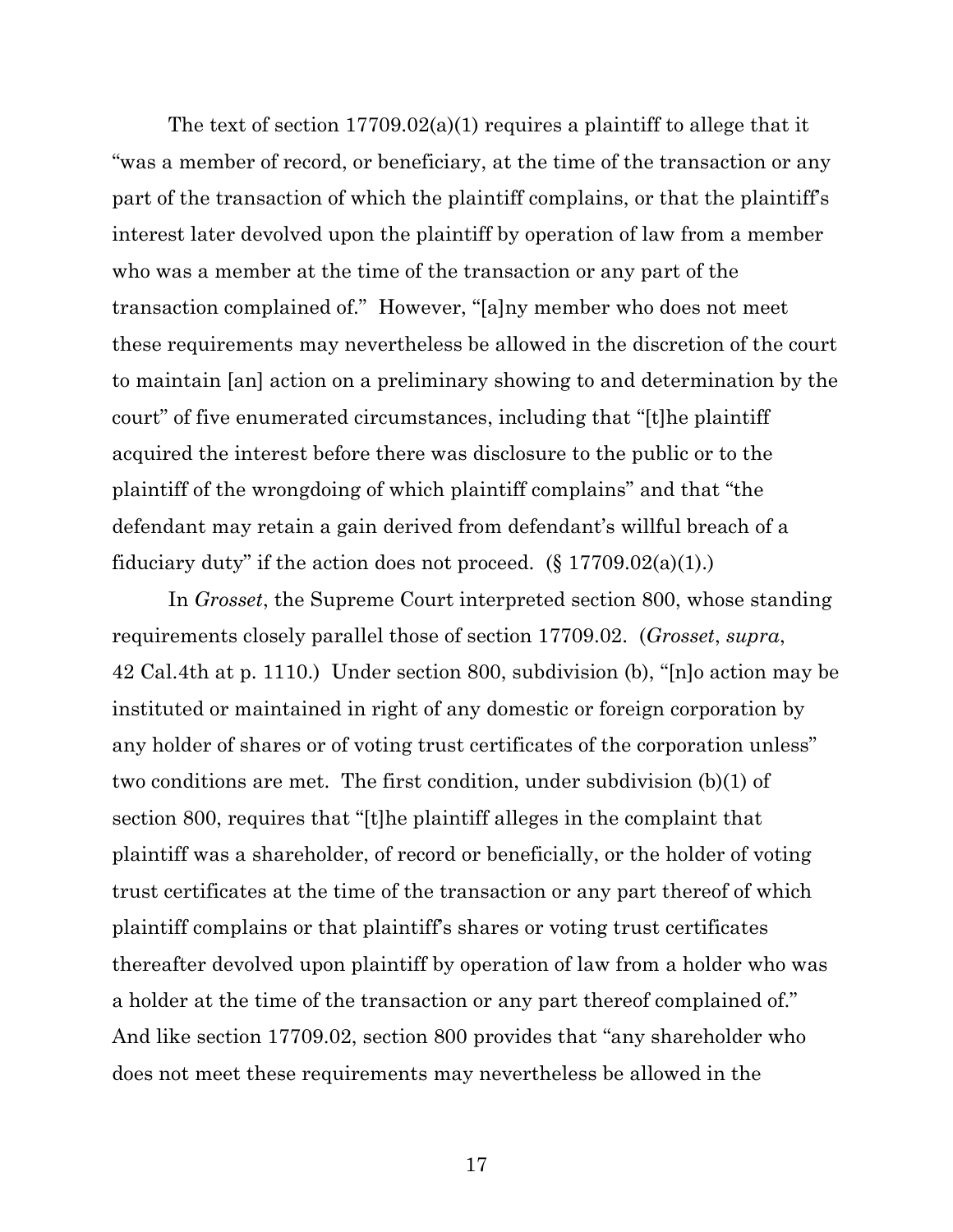discretion of the court to maintain the action on a preliminary showing to and determination by the court" of five nearly identical enumerated circumstances, including that "the plaintiff acquired the shares before there was disclosure to the public or to the plaintiff of the wrongdoing of which plaintiff complains" and that "unless the action can be maintained the defendant may retain a gain derived from defendant's willful breach of a fiduciary duty." (§ 800, subd. (b)(1); compare § 17709.02(a)(1).)

*Grosset* held that standing to maintain a derivative suit under section 800, subdivision (b)(1), requires both "contemporaneous ownership" and "continuous ownership," which are the same as the concepts of contemporaneous and continuous membership described above except applied to stock ownership. (*Grosset*, *supra*, 42 Cal.4th at pp. 1109–1111, 1119.) The contemporaneous ownership requirement derives from section 800, subdivision  $(b)(1)$ 's mandate that the plaintiff either "was a shareholder  $\dots$ at the time of the transaction" or later received shares "by operation of law from a holder who was a holder at the time of the transaction." (*Grosset*, at pp. 1110–1111.) The continuous ownership requirement derives from section 800, subdivision (b)'s provision that an action may not be "instituted or maintained" unless the plaintiff meets the two conditions listed thereafter. (*Grosset*, at pp. 1111, 1113–1114.)

*Grosset*'s analysis applies here since the relevant provisions of section 17709.02 and section 800 are nearly identical, and the general rule is that derivative actions on behalf of limited liability companies are subject to the same principles governing those on behalf of corporations. Plaintiffs argue that *Grosset*'s analysis is inapplicable because "[c]orporations and LLCs are different, [and] therefore, different rules apply to each." Although it is true that not "all laws that apply to corporations also apply to LLCs,"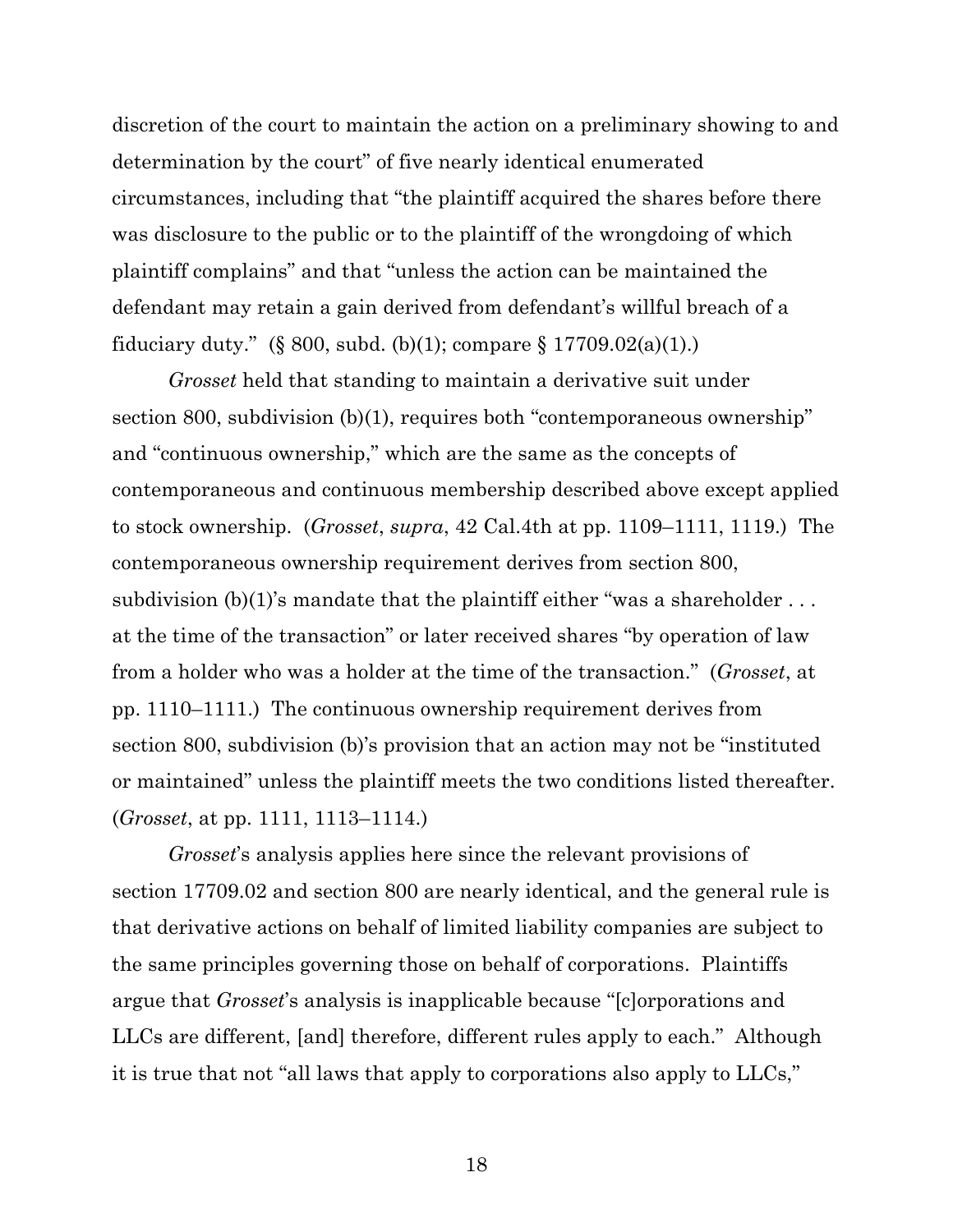plaintiffs do not identify any distinction between the two types of business entities that would support different interpretations of essentially the same language in sections 800 and 17709.02. Therefore, both contemporaneous membership and continuous membership are required for a plaintiff to have standing in a derivative action on behalf of an LLC.

We thus turn to whether EBO had standing to maintain derivative claims on behalf of Taylor LLC. It is uncontested that EBO meets the contemporaneous membership requirement under section 17709.02. EBO was a member of Taylor LLC from 2009 until 2019, and all the "transactions" plaintiffs challenge occurred during that time period. It is also clear that EBO does not meet the continuous membership requirement, because in 2019 it relinquished its membership interest in Taylor LLC.

The only issue left for us to resolve, therefore, is whether the trial court could nevertheless conclude that EBO had standing to maintain the derivative claims on behalf of Taylor LCC based on statutory or equitable considerations. In assuming it could so conclude, the court explained it was exercising its discretion under section 17709.02(a)(1) to permit EBO to maintain the derivative claims because plaintiffs made the five showings necessary for it to do so under that provision. The court expressed its belief that "[section] 17709.02 gives the Court discretion to allow a member of [an] LLC who does not meet the requirements of contemporaneous and continuous ownership to maintain its action."

But a court's discretion to permit a derivative action by "[a]ny member who does not meet these requirements" (§ 17709.02(a)(1)) does not include the discretion to confer standing on a plaintiff who is not a member. The quoted language refers to a "*member*," not a "plaintiff," who fails to "meet these requirements." (*Ibid.*, italics added.) Likewise, the first sentence of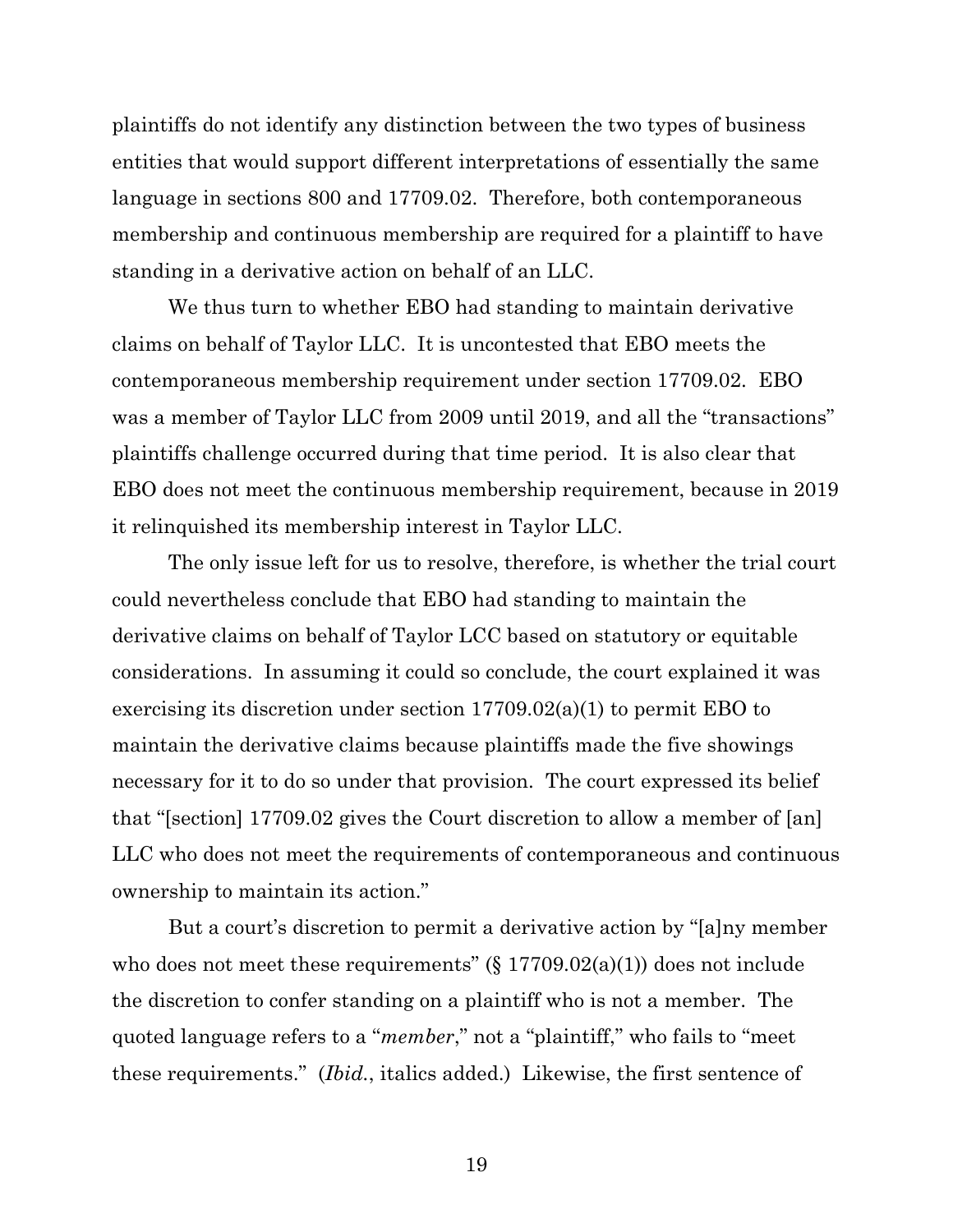section 17709.02, subdivision (a), provides that "[n]o action shall be instituted or maintained . . . by any *member* of the limited liability company" unless two conditions are met. (Italics added.) These passages presuppose that the court's discretion extends to current members of the LLC, not to plaintiffs who are no longer members. EBO does not qualify as a "member who does not meet these requirements" who may nevertheless maintain derivative claims in the court's discretion.  $(\S 17709.02(a)(1))$ .

Even apart from these references to a "member," section 17709.02 authorizes a trial court to exercise its discretion to allow only a party "who does not meet *these requirements*" to maintain derivative claims.  $(\S 17709.02(a)(1))$ , italics added.) This authorization immediately follows the sentence describing the *contemporaneous* membership requirement, which requires either that "the plaintiff was a member of record, or beneficiary, at the time of the [complained of] transaction . . . or that the plaintiff's interest later devolved upon the plaintiff by operation of law from a member who was a member at the time of the transaction." (*Ibid.*) Thus, "these requirements" is more naturally read to refer to the requirements that either the plaintiff or the party from which the plaintiff gained an interest in the limited liability company was a member at the time of the challenged transaction, not to the continuous membership requirement, which is based on the introductory paragraph of subdivision (a). (See *Grosset*, *supra*, 42 Cal.4th at p. 1111.)

*Grosset* supports this interpretation. Referring to the five showings a plaintiff must make for a court to exercise its discretion to confer standing under section 800, subdivision (b)(1), *Grosset* stated that that provision's "*contemporaneous ownership* requirement will not defeat standing in certain circumstances where the defendant would otherwise be able to retain a gain from a willful breach of fiduciary duty and where the plaintiff became a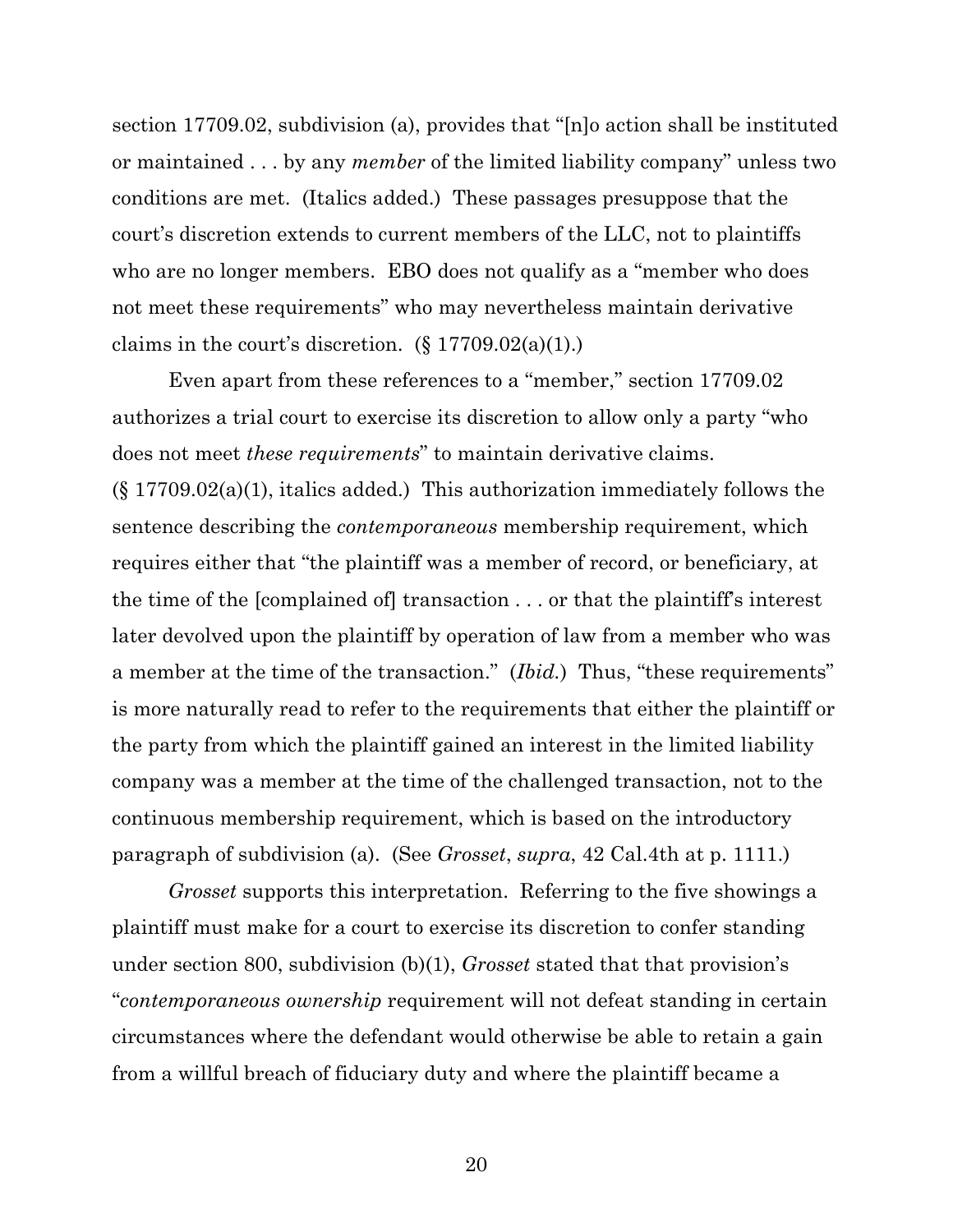shareholder before disclosure of the alleged wrongdoing." (*Grosset*, *supra*, 42 Cal.4th at p. 1111, italics added.) While not directly addressing the issue, the Supreme Court clearly suggested that a court has discretion to forgive the contemporaneous ownership requirement, not the continuous ownership requirement. Accordingly, we conclude that the trial court erred by determining that EBO has standing to maintain the derivative claims even though it is no longer a member of Taylor LLC.<sup>6</sup>

We recognize that "equitable considerations may warrant an exception to the continuous ownership requirement if [a] merger itself is used to wrongfully deprive [a] plaintiff of standing, or if the merger is merely a reorganization that does not affect the plaintiff's ownership interest." (*Grosset*, *supra*, 42 Cal.4th at p. 1119.) Although *Grosset* declined to address these issues "definitively" as they were not implicated in that case (*ibid.*), a subsequent Court of Appeal decision held that equitable considerations permitted the plaintiffs in the case before it, former shareholders of a corporation, to maintain a derivative suit. (*Haro v. Ibarra* (2009) 180 Cal.App.4th 823, 826, 837.) In *Haro*, the corporation's other shareholders, who were also officers and directors, had "levied an assessment of \$57,291.67 per share against [the plaintiffs]," and when the plaintiffs refused to pay "the controlling directors consequently declared [the plaintiffs'] shares to be forfeited." (*Id.* at p. 826.) Although the trial court concluded that the plaintiffs "lacked standing because they had not paid the assessment and were no longer shareholders," *Haro* concluded that they had "alleged

<sup>6</sup> We express no opinion on whether, in light of our conclusion that section 17709.02(a)(1) confers discretion to excuse the contemporaneous membership requirement, the trial court here can or should reconsider its dismissal of Patel's derivative claims on the basis that he did not meet that requirement.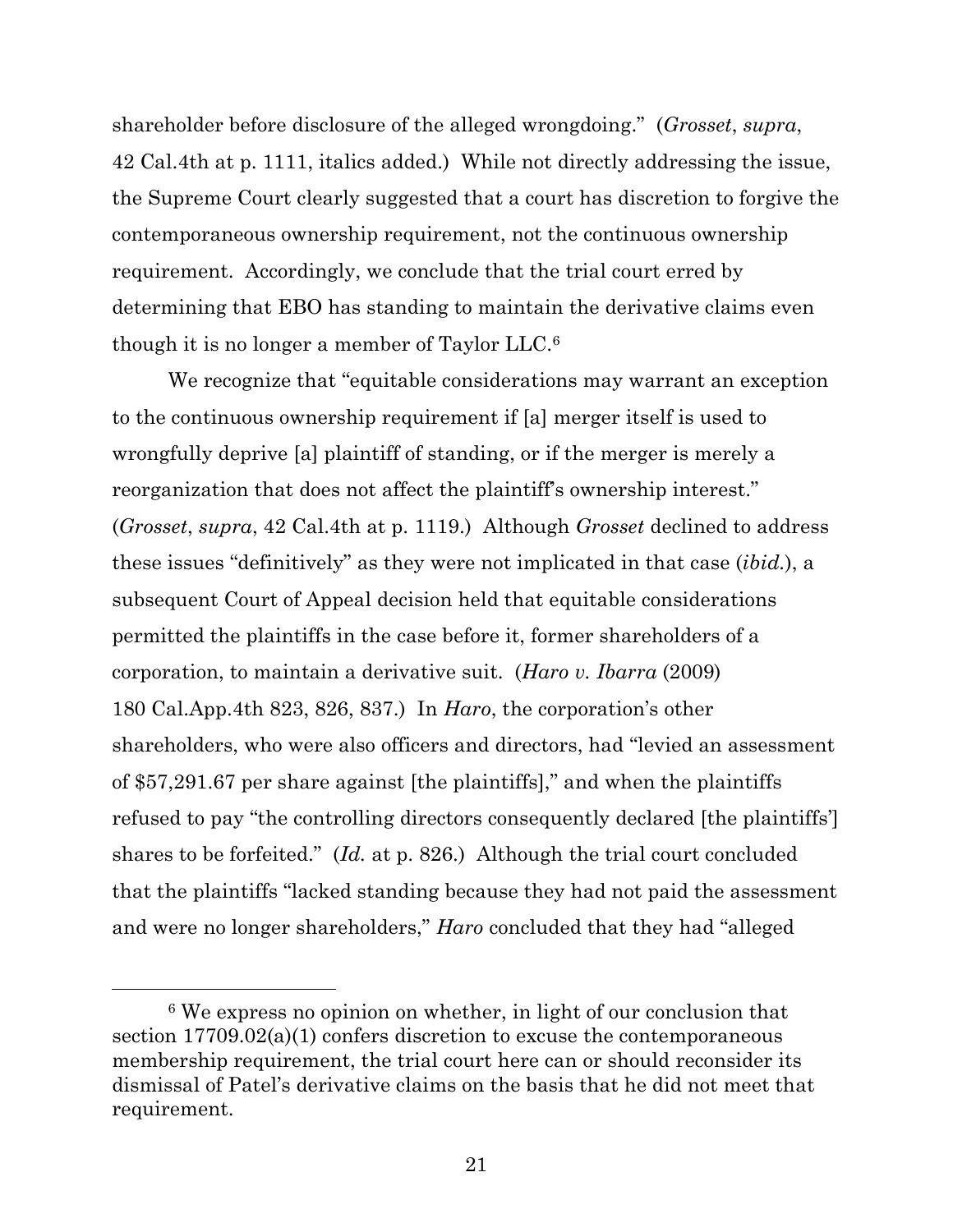equitable considerations that warrant[ed] an exception to the continuous ownership requirement" and reversed the dismissal of their suit. (*Id.* at pp. 826, 837.)

The equitable considerations contemplated in *Grosset* and *Haro* involved a plaintiff's being wrongfully deprived of, or not actually losing, its interest in the corporation. (See *Grosset*, *supra*, 42 Cal.4th at p. 1119; *Haro v. Ibarra*, *supra*, 180 Cal.App.4th at p. 826.) Here, however, the complaint does not allege that defendants engaged in any wrongdoing involving EBO's distribution of its interest in Taylor LLC to Patel and Ganey. Although plaintiffs raised equitable issues in both their motion for standing and their briefing in this writ proceeding, none of their concerns are sufficiently established on this record to warrant an exception to the continuous membership requirement under *Grosset*. We express no opinion on whether plaintiffs may be able to amend the complaint to allege such an exception, however, and the trial court shall determine in the first instance whether to dismiss EBO's derivative claims with or without prejudice.

### III.

#### **DISPOSITION**

Let a peremptory writ of mandate issue directing respondent superior court to vacate its order granting in part plaintiffs' motion for standing under section 17709.02 and its order overruling defendants' demurrer to EBO's derivative claims and to enter an order that sustains that demurrer. The court may determine in the first instance whether the demurrer to EBO's derivative claims should be sustained with or without leave to amend.

Upon finality of this opinion, the stay of the trial in respondent superior court is vacated. Petitioners shall be entitled to their costs in this proceeding. (Cal. Rules of Court, rule 8.493(a)(1)(A).)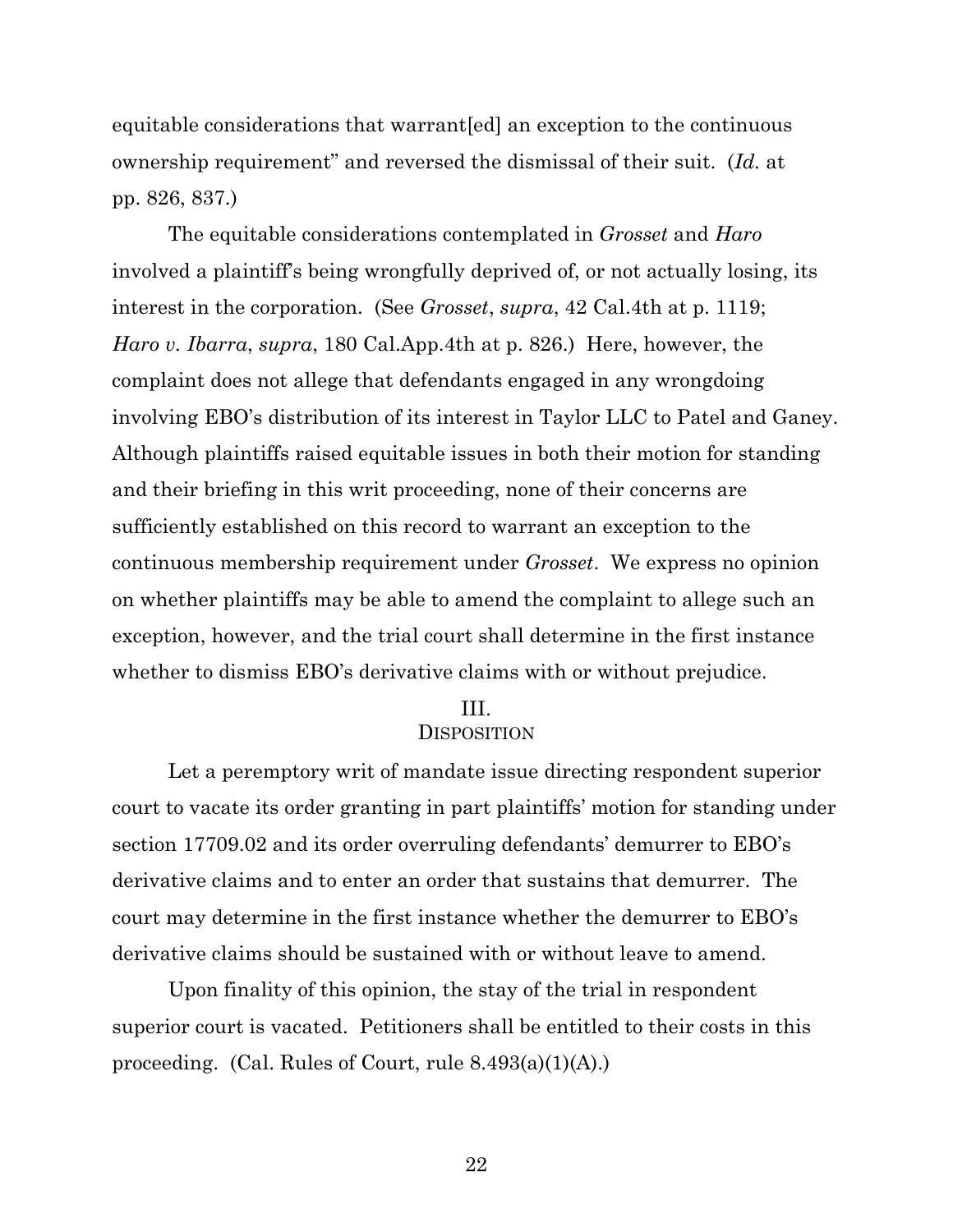Humes, P.J.

\_\_\_\_\_\_\_\_\_\_\_\_\_\_\_\_\_\_\_\_\_\_\_\_\_

WE CONCUR:

Margulies, J.

\_\_\_\_\_\_\_\_\_\_\_\_\_\_\_\_\_\_\_\_\_\_\_\_\_

\_\_\_\_\_\_\_\_\_\_\_\_\_\_\_\_\_\_\_\_\_\_\_\_\_

Banke, J.

*Sirott v. Superior Court* A16403